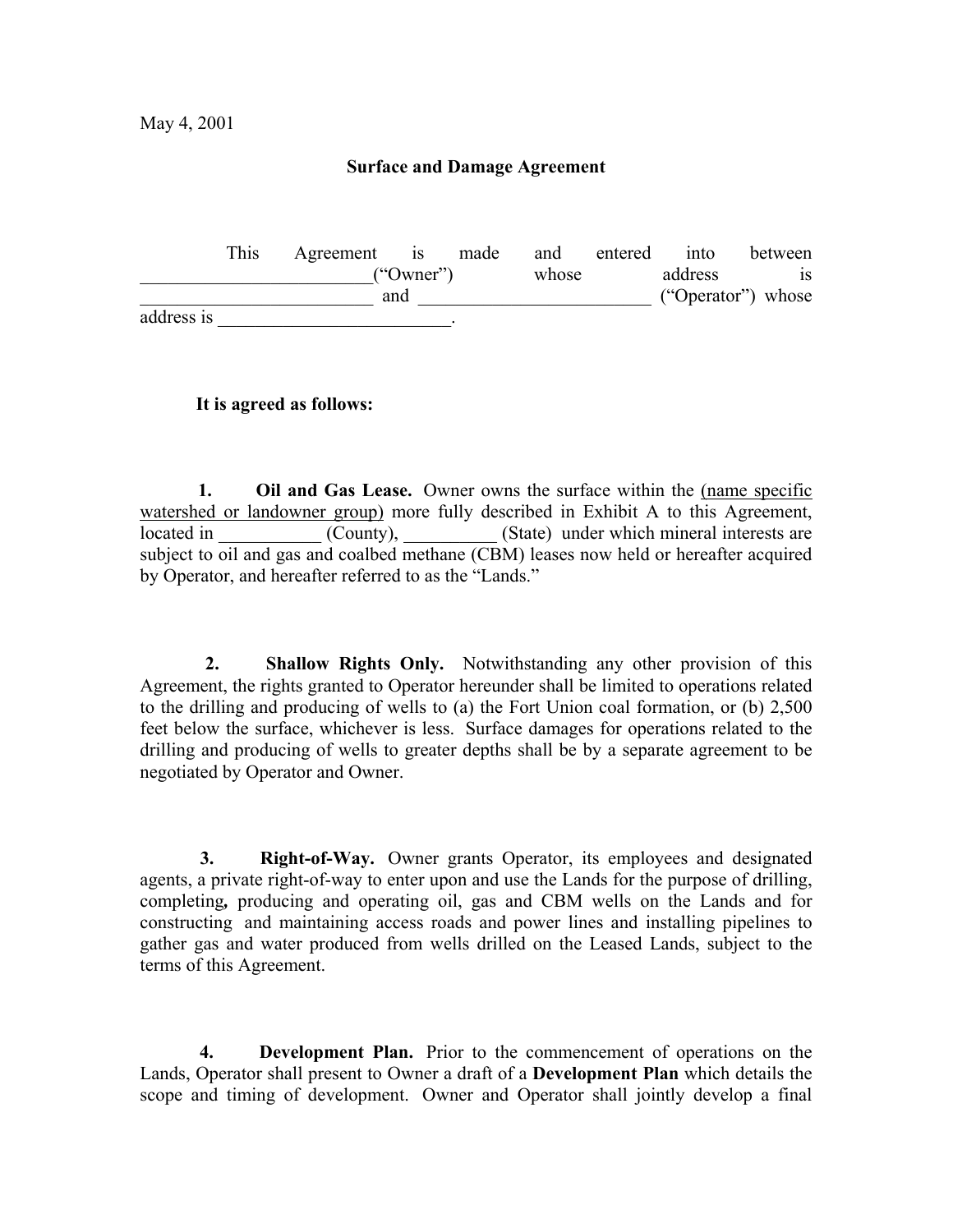version of the **Development Plan** (which may be revised from time to time as conditions warrant), and it shall become the document from which orderly development proceeds. The **Development Plan** shall provide the general framework for Operator's activities on all of Owner's lands. **The Development Plan** shall include a base map or maps, either USGS 7.5 minute series topographic quadrangles or maps of similar detail and quality, which show the locations of Operator's proposed roads, power lines, pipelines, wells and facilities, with the locations of existing roads and Owner's existing facilities. Owner and Operator shall from time to time revise the **Development Plan** to be sure that all of Operator's facilities are accurately accounted for and displayed on a current version of the map. The **Development Plan** shall within a reasonable time period contain at least the following:

 **a.** A base map or maps showing the location of all of Owner's existing roads, fences, buildings, springs, wells, water sources, domestic water supplies and sources, facilities, residences, headquarters, and other assets. Other base maps or overlays may be developed to show the vegetative cover, timber assets, existing power lines and rights-of-way, parcels of federally and state owned lands within Owner's Lands, drainage patterns, important geologic features such as clinker beds, hydrologic characteristics, meteorological characteristics including rain and snowfall with dry/wet and hot/cold time periods, wildlife assets, visually important features, archaeological and historic assets, gas seeps, burning coals, bad water, areas of fire and safety concern, irrigated lands, cattle grazing patterns, migration routes, and any other characteristic which Owner and Operator or both consider important to be established as baseline considerations.

 **b.** A base map or maps showing the location of Operator's proposed access points, additional roads, water and gas gathering lines, power lines, approximate drilling locations, pod buildings, central facilities, compressors and central compression facilities, water treatment facilities, water impoundments and distribution lines, central electric facilities, telemetry and other communications facilities and sites, equipment storage yards, vehicle storage and service yards, secure storage areas for chemicals and hazardous materials or wastes, locations of gas line drips and pig launchers/receivers, employee rest and residence areas, toilet facilities, emergency medical locations, vehicle inspection areas, fire suppression stations, and other sites or facilities considered important for baseline identification purposes.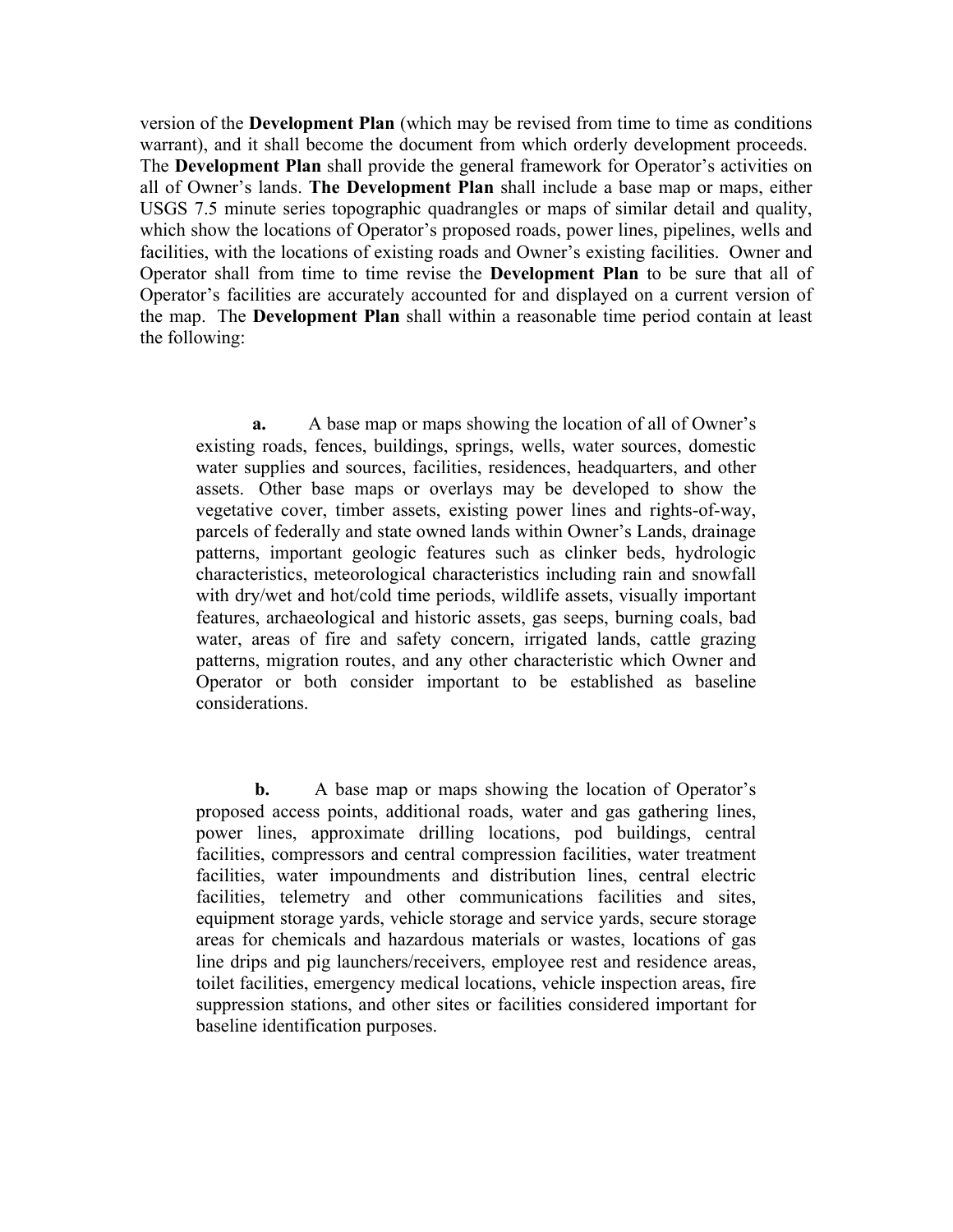**c.** A preliminary schedule of development showing the project build-out in years. The first two years of activity detailed by month, especially relating activity to weather limitations, describing how surface damage is controlled and minimized by appropriate scheduling of operations. The relationship between Operator's and Owner's operations on the Lands will be described.

 **d.** The general standards for construction of building used on the Lands, including size and number, location, access, floors, siding, roofs, drainage, security, fencing, colors, landscaping, and other important features.

 **e.** The general standards for pond and water impoundment construction, including size of ponds, heights of dams, contouring, reseeding, landscaping, quality and quantity of liner materials, size and location of inlets and outlets, general plan for filling and releasing times and quantities, relationship to downstream uses and storage, and other important features.

 **f.** A detailed description and schematic of the various combinations of common corridor/shared right-of-way gathering and power lines, showing the standards for excavation, back-filling, reclamation and revegetation, and other important features.

 **g.** The general standards for gas gathering line construction, including size and type of pipe, pressure ranges, measuring points, compression requirements and locations, drips, dehydration, cleaning facility locations, and other important features.

 **h.** The general standards for landscaping on the Lands, including species, size, distribution, and location of trees, types of grasses and reseeded flora.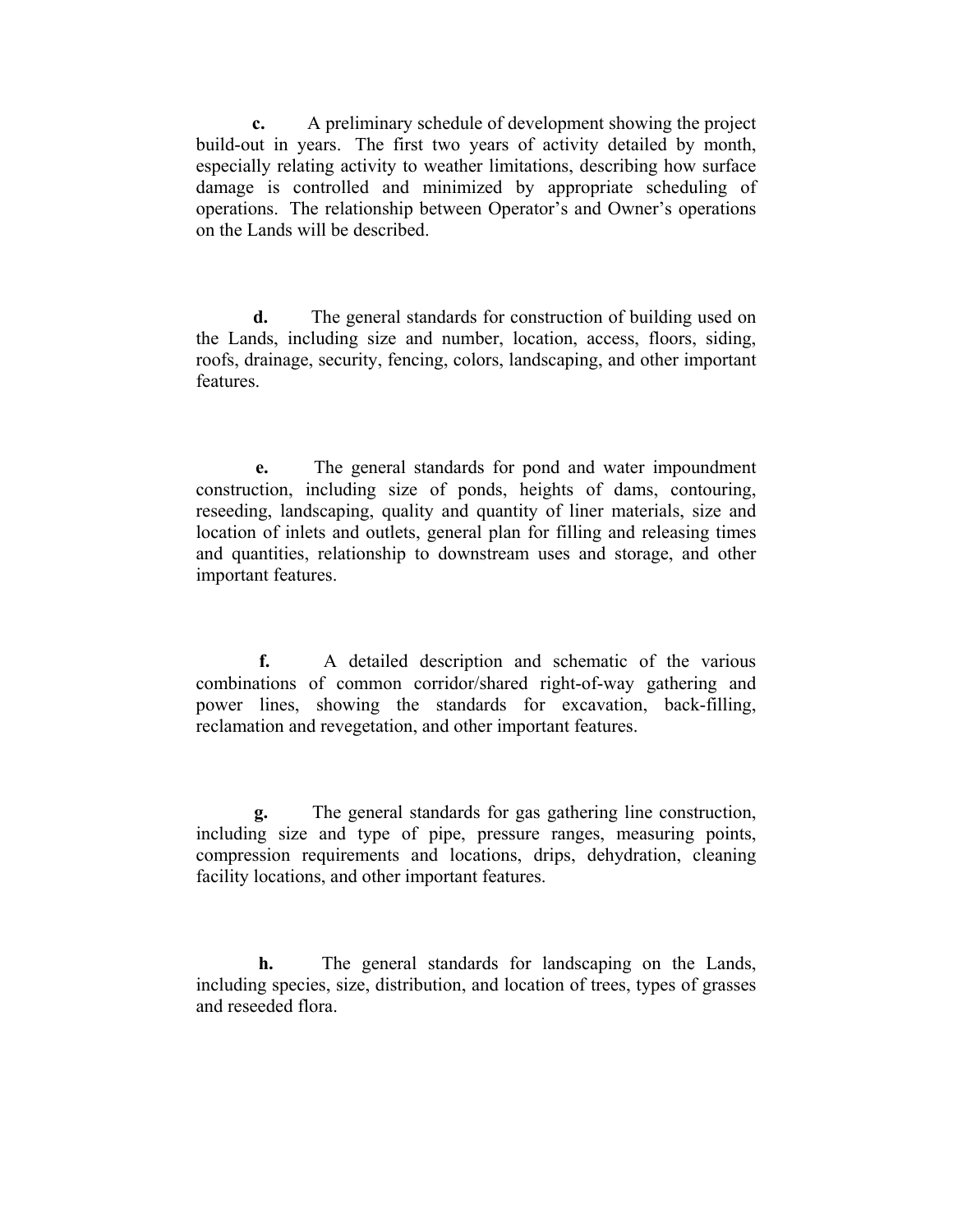**i.** The specific plan for protecting Owner's domestic water supplies, including analysis by a professional hydrologist if necessary.

 **j.** The communication plan, including methods, times, personnel, and procedures for both routine and emergency communication between Owner and Operator.

 **k.** The fire plan, including methods and time of notification, location and activation of fire-suppression and fighting personnel and equipment, evacuation and treatment of injured personnel.

 **l.** The gas and water leak detection and remediation plan, including methods and time of notification, schedule and procedure of remediation.

**m.** The automation plan, including methods, times, and access procedures for telemetric or other well control and data transmission.

 **n.** The general location and standards for construction of roads, fences, cattleguards, culverts, road cuts, land fills, and stock watering tanks.

**o.** The main points of entry to the lands.

 **p.** The size, construction quality, and design specifications of all cattleguards and gates for both main road points of entry and minor road minor points of entry.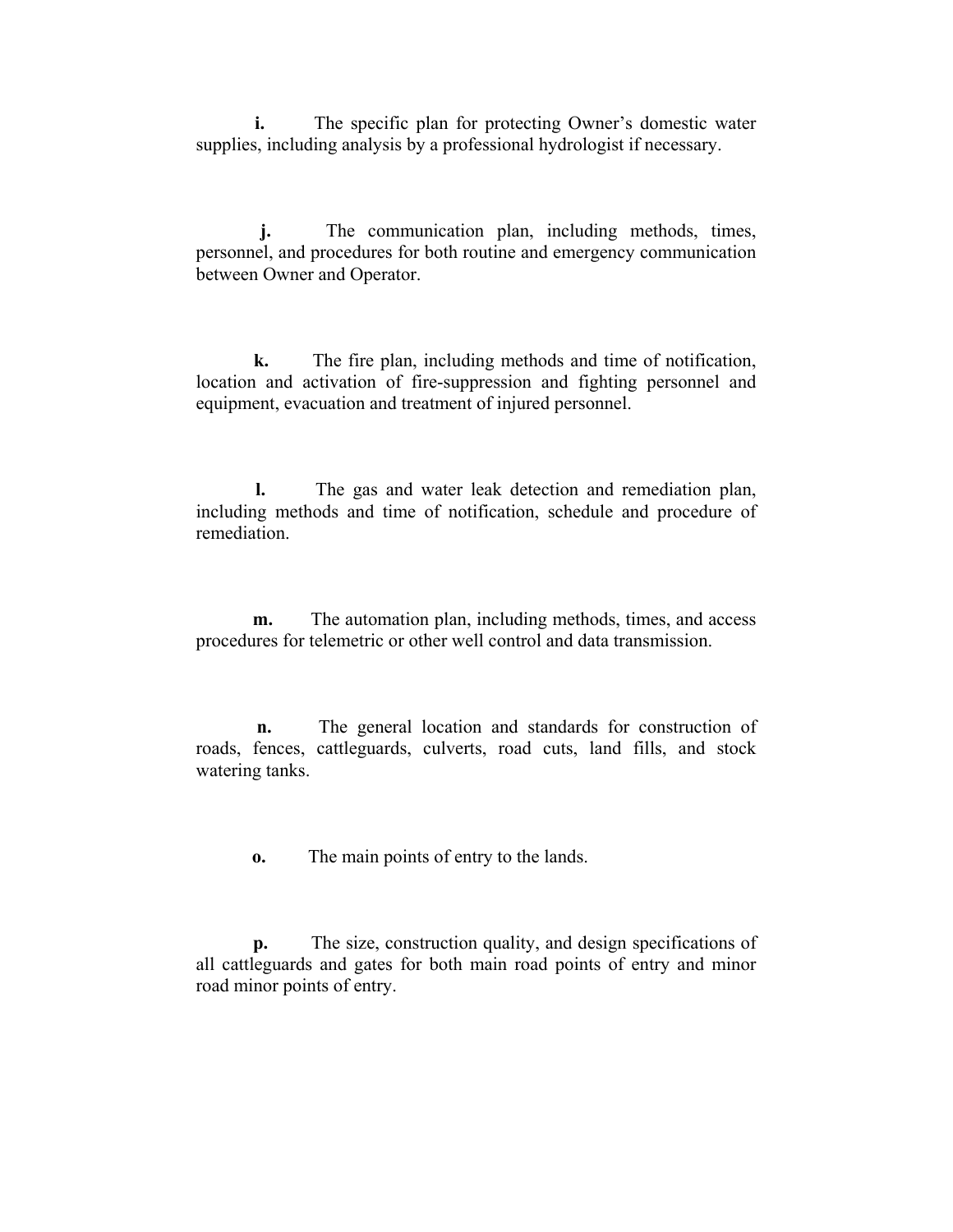**q.** The size, design specifications, fencing, time of use, reclamation period, and standards, waste and hazardous waste removal, and disposal of fluids for drilling pits.

 **r.** Methods of weed control to be employed by Operator, which may include the reseeding of disturbed areas, the inspection of vehicles, and the washing or spraying of vehicles.

 **s.** The dates of the big game hunting seasons applicable to the lands and the efforts which will be undertaken by Operator to minimize the effects of its operations on hunting activity on the Lands.

 **t.** The dust control methods to be used by Operator on various parts of the Lands.

 **u.** The portable toilet facilities to be installed by Operator on the Lands.

 **5. Geophysical Operations.** The **Development Plan** shall describe the general scope of anticipated geophysical operations, including numbers, timing and location of proposed test wells, coring operations, seismic testing, production evaluations, or other investigations with respect to each geophysical operation proposed on the Leased Lands, the **Development Plan** shall contain a complete Summary and Prognosis. The Summary shall:

**a.** approximately identify the proposed test well locations;

**b.** describe the route and method of access for purposes of both surveying and operations. The quality of roads to be used shall be described, and the amount of off-road activity for surveying shall be estimated. An estimate of existing road and off-road damage shall be provided;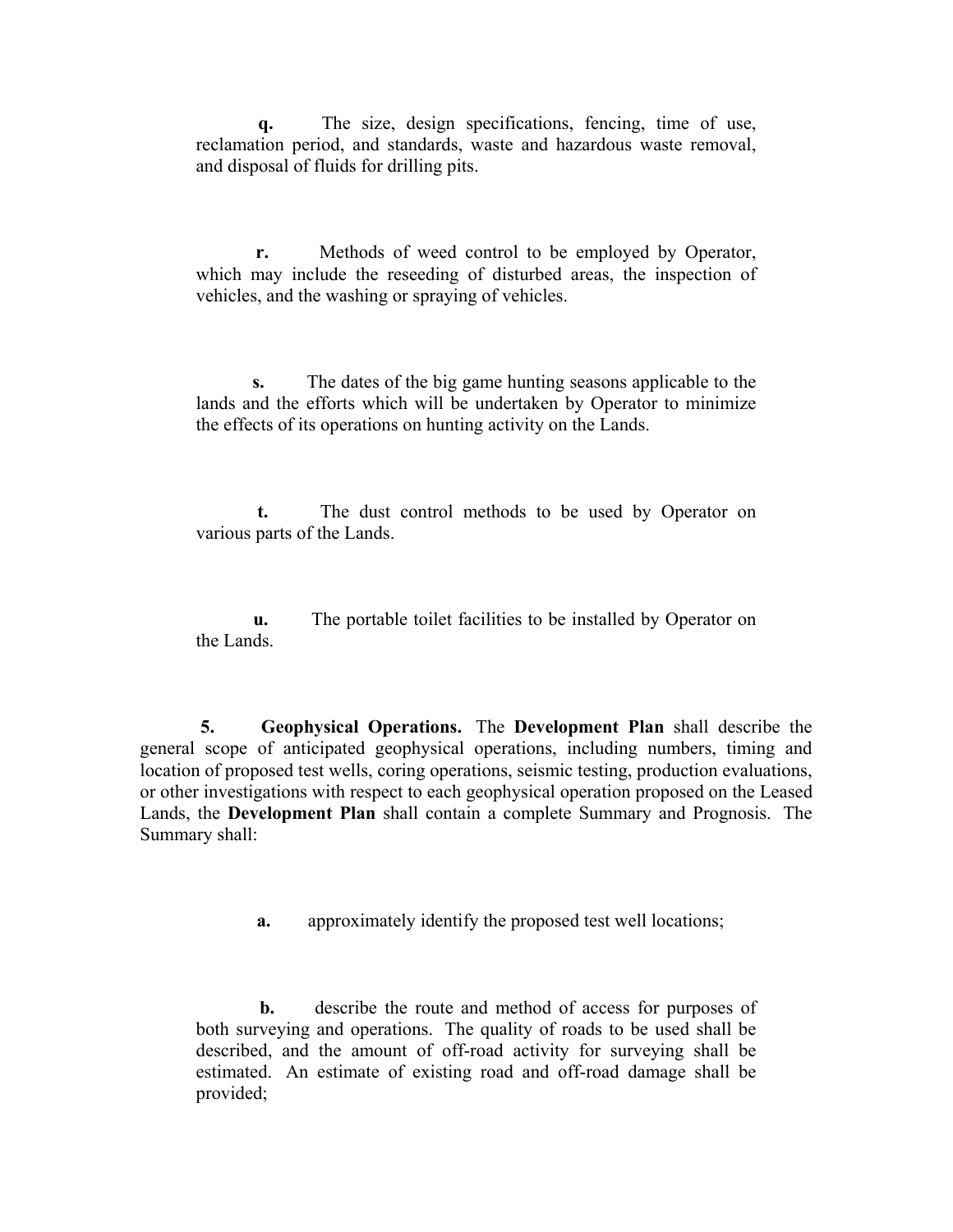**c.** provide the estimated time for start of proposed operations, the estimated duration, and completion time;

 **d.** describe the equipment to be used, including size, weight, and number of trips for vehicles;

 **e.** detail the interaction between Operator's work and Owner's surface operations, including how cattle will be secured by fencing and gates;

 **f.** describe the amount, type, and duration of location preparation and use; and

 **g.** describe the amount, type, and timing for location and access reclamation and restoration.

The Prognosis shall provide:

 **a.** a complete list of the proposed drilling depth with anticipated depths of formation horizons;

 **b.** a list of proposed logs to be run and tests to be accomplished;

**c.** an estimate of the total time for downhole operations;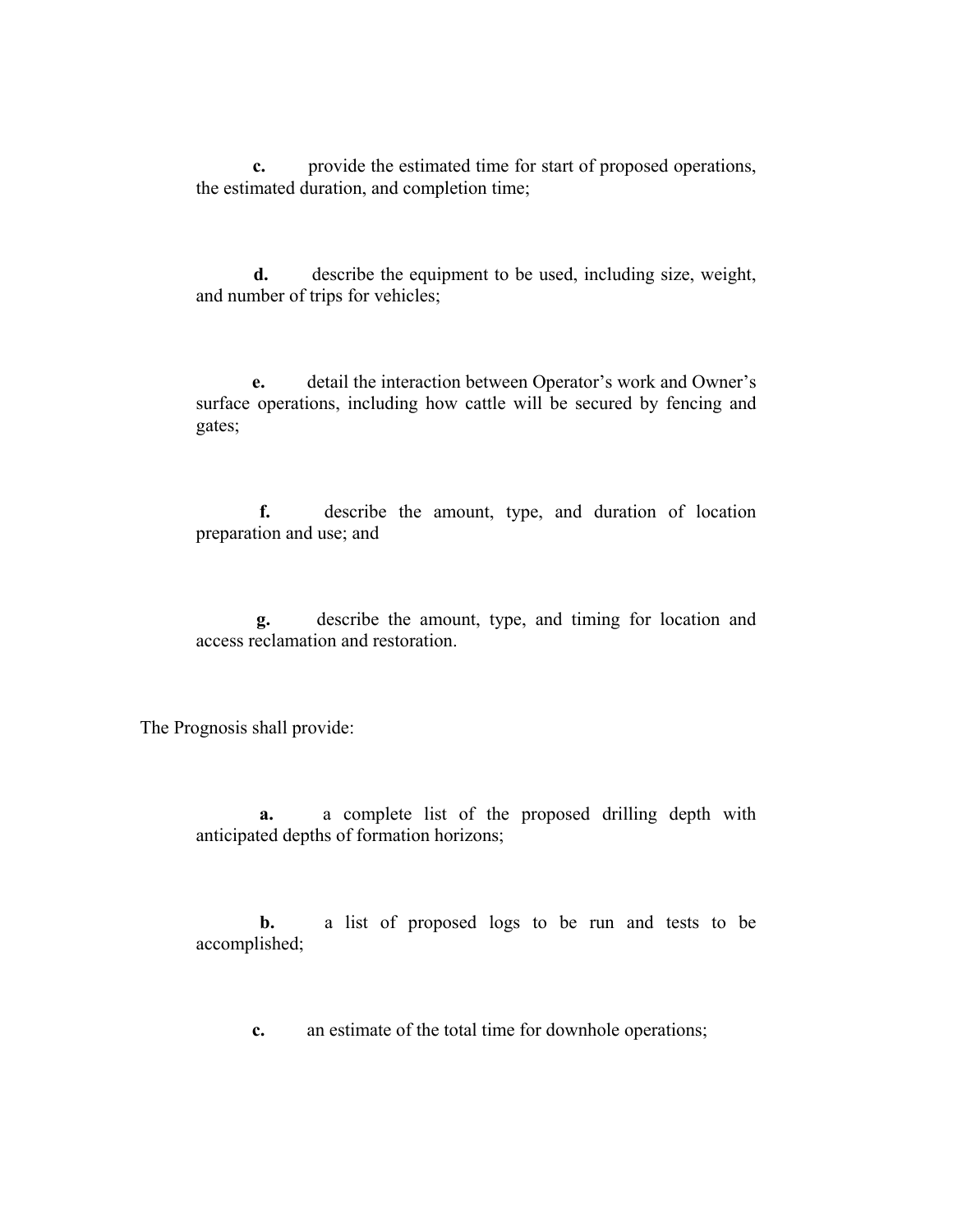**d.** the plan for protecting Owner's subsurface water resources, identifying and testing new fresh water sources;

 **e.** the casing and cementing plan for running casing to a discovered fresh water source; and

 **f.** the schedule for providing Owner with downhole data and test results.

 **6. Drilling and Completion Operations**. The **Development Plan** shall present Operator's rationale for the project, and describe in detail the mineral development which Operator is proposing, including:

 **a.** the total number of well units (multiple well bores on single drilling locations);

**b.** the drilling unit spacing;

 **c.** the number of well bores generally planned for each well**;**

 **d.** a description of the drilling activity for the typical well unit, showing the drilling sequence**;**

 **e.** a schematic of the typical well unit showing placement of the well bores and surface equipment ;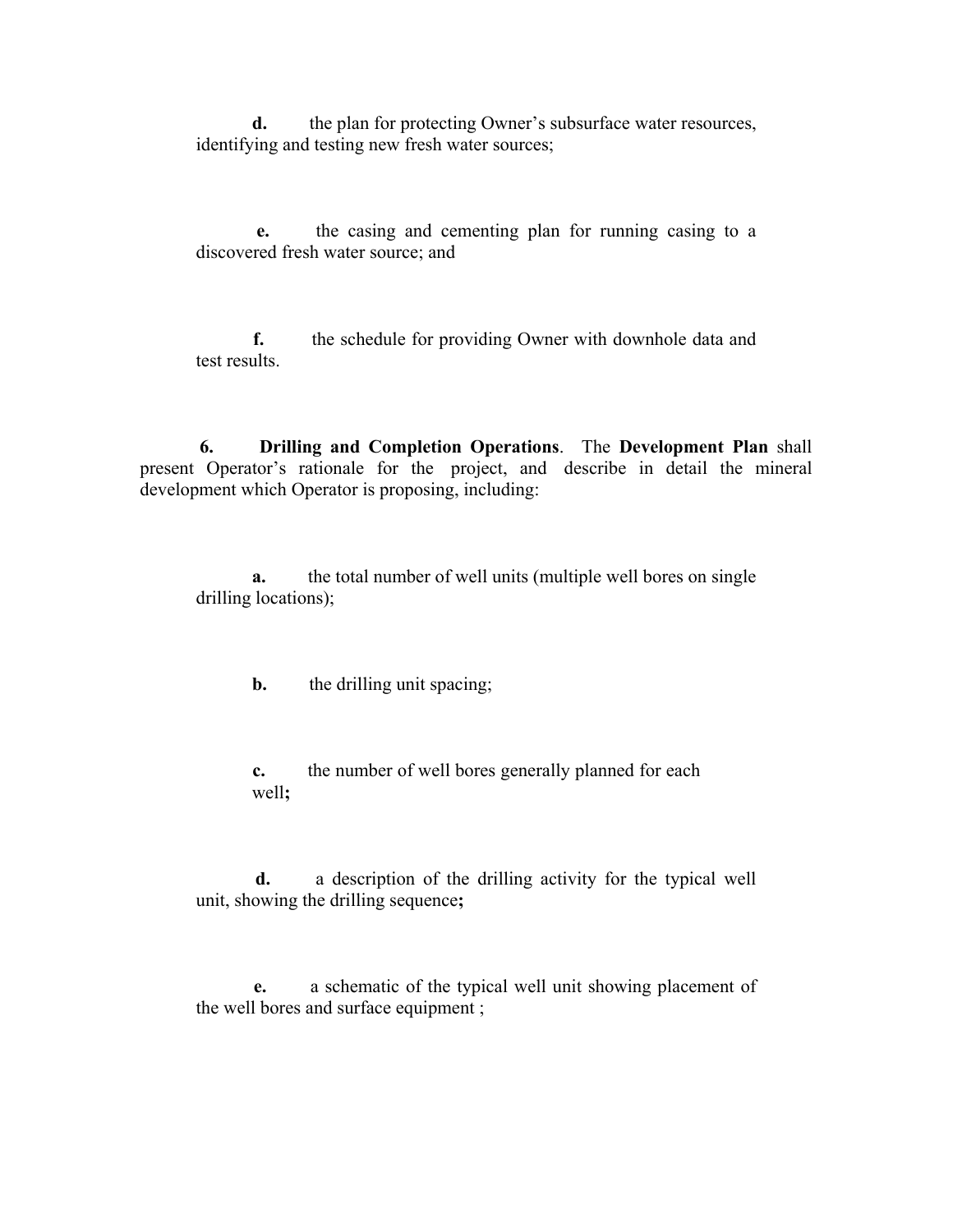**f.** the general time frame for completion operations of the typical well unit;

 **g.** the type and number of vehicle trips required to prepare, drill, and complete the typical well unit;

 **h.** the detailed time frame and flow chart for drilling by year and geographic area, showing the proposed progress of development. The first two years shall be reasonably detailed by month. Alternative cases shall be presented ranging from minimal to maximum (accelerated) case activity**;**

**i.** a list of the equipment proposed to be used for drilling operations and completion operations, including access, road, and location preparation, drilling and completion rig and associated equipment gathering system installation equipment, and building and facilities construction;

**j.** a list of chemicals used in all phases of operations, including specifically hazardous materials, herbicides, anti-microbial agents, water and gas treatment chemicals, and fuels;

 **k.** an estimate and flow chart of the number of personnel proposed to be working on the Lands during the upcoming two years, by month

 **l.** a general estimate and flow chart of vehicular traffic during the upcoming two years, including type, size, weight, and frequency of vehicle trips;

 **m.** an estimate of the type, amount, and rate of progress of main access road improvement to be accomplished in the upcoming two years; and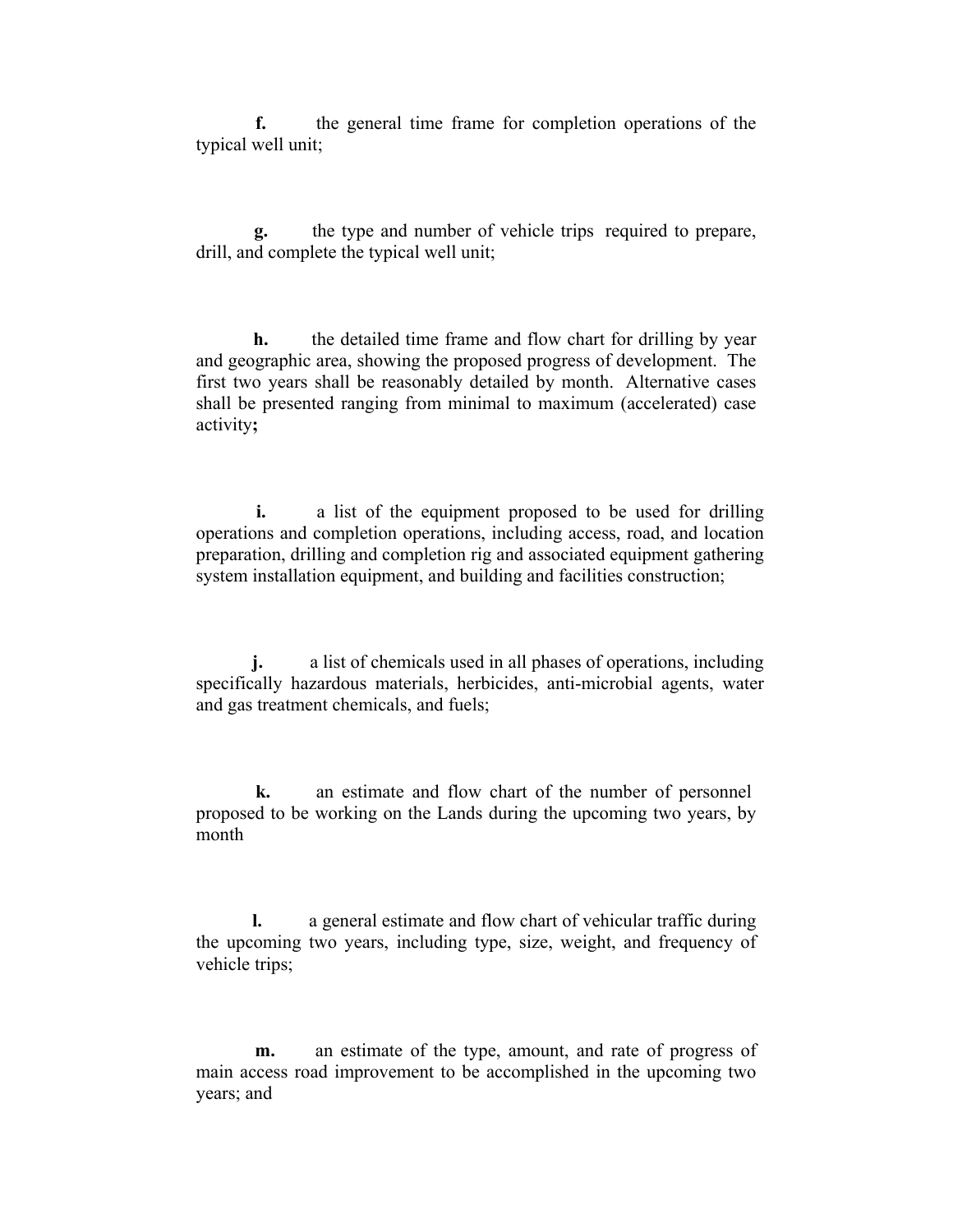**n.** an estimate of reclamation progress for drilling and completion pits in the upcoming two years

 Owner will be allowed access to the drilling locations at all times. Owner will, subject to a general agreement of confidentiality with Operator, be timely provided with all test data proposed in the Prognosis as well as any additionally acquired data.

 **7. Notification.** Operator shall notify Owner 72 hours prior to initial entry upon the Lands and shall consult with and receive Owner's approval as to the location of each well, road, pipeline, power line and gathering system to be placed on the Lands. To the maximum extent possible, Operator will use existing roads on the surface of the Lands for its operations, and, if construction of a new road is required, Operator will locate the new road in a manner so as to cause the least interference with Owner's operations on the Lands. If a pipeline, power line or gathering system is to be installed by Operator, Operator will locate the pipeline, power line and gathering system in a manner so as to cause the least interference with Owner's operations on the Lands. The location of all new roads, pipelines and power lines must be approved by Owner before construction or installation, which approval will not be unreasonably withheld. Operator shall notify Owner 48 hours prior to commencing operations for any well drilled on the Leased Lands.

 **8. Termination of Rights.** This Surface and Damage Agreement and Operator's obligations hereunder will terminate upon the latter of (a) termination of the oil and gas leases underlying the Leased Lands, or (b) upon complete reclamation and restoration of the surface according to the standards prescribed herein and approval of such reclamation by state and/or federal authorities have jurisdiction over such reclamation. In addition, in the event of default by Operator many of the terms and conditions of this Agreement, and the failure of Operator to cure such default within the time specified in this Agreement, Owner may elect to suspend the rights of Operator hereunder until such default is cured, or to terminate this Agreement.

 **9. Non-exclusive Rights.** The rights granted by Owner to operator are nonexclusive, and Owner reserves the right to use all access roads and all surface and subsurface uses of the Lands and the right to grant successive easements therein or across on such terms and conditions as Owner deems necessary or advisable, except that successive easements shall not interfere with or obstruct Operator's rights of access or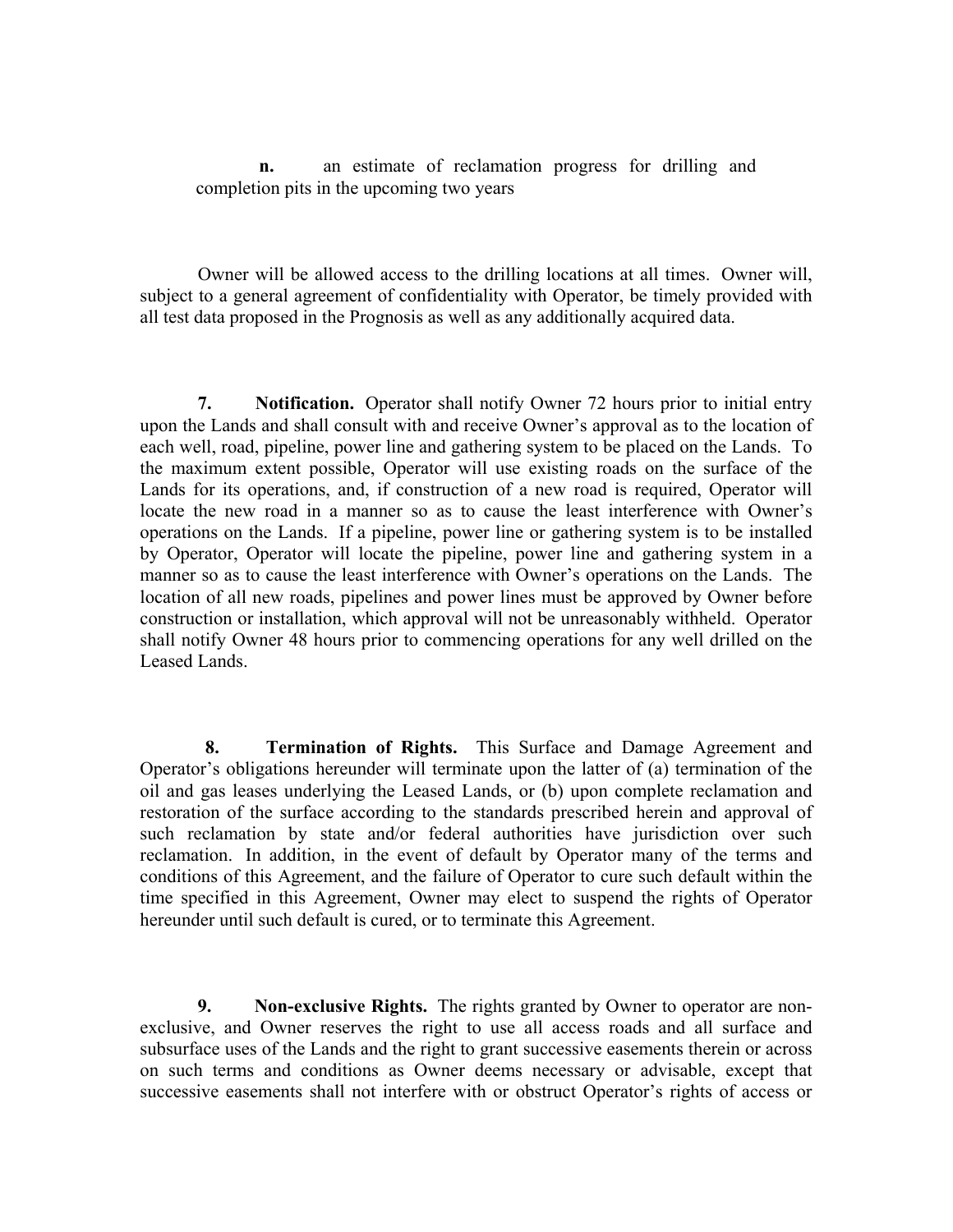damage roads or rights-of-way constructed by Operator or materially increase Operator's cost to maintain the easement.

 **10. Limitation on Rights.** Except as otherwise provided for in agreements among members of the (name specific watershed) group, the Lands may not be used by Operator in connection with operations on other premises without Owner's written consent. Except as otherwise provided for in agreements among members of the (name specific watershed group), Operator shall not cause or allow water discharged from Operator's wells on the Lands to flow across the other lands of Owner without Owner's written consent, nor shall Operator cause or allow water discharged on the Lands to flow across lands owned by other parties without the consent of the owner of such lands. No seismic operations will be conducted by Operator on the Lands without Owner's written consent.

# **11. Payments by Operator to Owner.**

**a.** Initial Payment. Upon execution of this Agreement, Operator shall pay to Owner the sum of \$ This amount shall be a one-time payment and shall not be recoupable against overriding royalties paid to Owner by Operator as provided for below.

 **b. Overriding Royalty Interest.** As consideration for the rights granted herein by Owner to Operator, Operator shall convey to Owner, or as Owner may otherwise direct, an undivided overriding royalty interest in oil and gas leases affecting the Lands, which overriding royalty interest shall not be proportionately reduced. Such overriding royalty interest shall be conveyed to Owner by a good and recordable assignment, in the form attached hereto as Exhibit B, prior to the commencement of any surface disturbing activities on Owner's Lands.

 In the event that Operator acquires leasehold interests in other mineral interests located in or under other lands over which Owner owns the surface estate (including minerals owned by the United States or by the States of Montana or Wyoming), within sixty (60) days after Operator's acquisition of such additional leasehold interests, Operator shall convey to Owner an overriding royalty interest in such additional leasehold interests equal to one-half of the difference between existing leasehold burdens and twenty percent (20%), but in no event less than which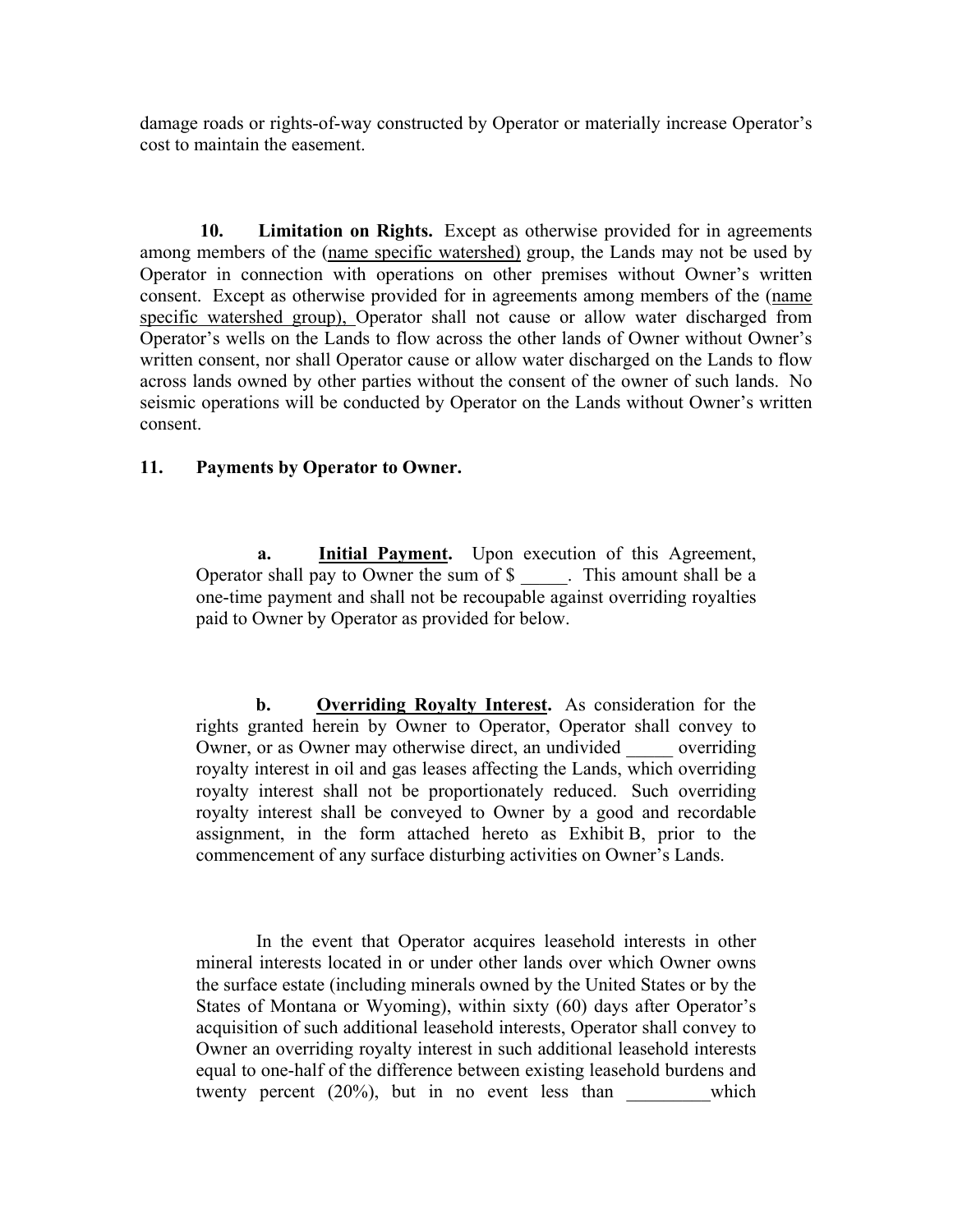conveyance shall be in the form attached hereto as Exhibit B. Upon the conveyance of such overriding royalty interest to Owner, the scope of this Agreement shall be expanded to include such additional leasehold interests, Exhibit A shall be revised accordingly, and the surface estate over such additional leasehold interests will become part of the Lands.

 **c. Additional Payment.** In addition to the overriding royalty interest provided for above, Operator shall pay to Owner the following additional amounts:

**i.** dollars per strat test (well drilled only to obtain geologic information which is not completed for production) on the lands.

**ii.**  $\qquad \qquad \text{dollars}$  for each coalbed methane well bore located on the Lands. This amount shall be paid by Operator before entering upon the premises to drill the well. Operator shall also pay an annual rental of per year for each CBM well bore located on the Lands. This annual payment shall be made on June 1 in each and every year until the CBM well bore has been plugged and abandoned and the location of any roads and pipelines constructed in connection therewith have been reclaimed as provided for herein.

**iii. iii. per rod for use of new and existing roads located** on the Lands. Operator shall pay to Owner an annual payment at the rate of per rod for use of these roads. The initial payment shall be made before using the roads for access and the annual payment shall be due and payable on June 1 of each and every year thereafter until the roads have been reclaimed as provided for herein.

 **iv.** For each gas or water gathering line or power line right-ofway installed by Operator on the Lands, Operator shall pay the sum of \_\_\_\_\_\_ per rod for each such right-of-way placed on the Lands. If gas or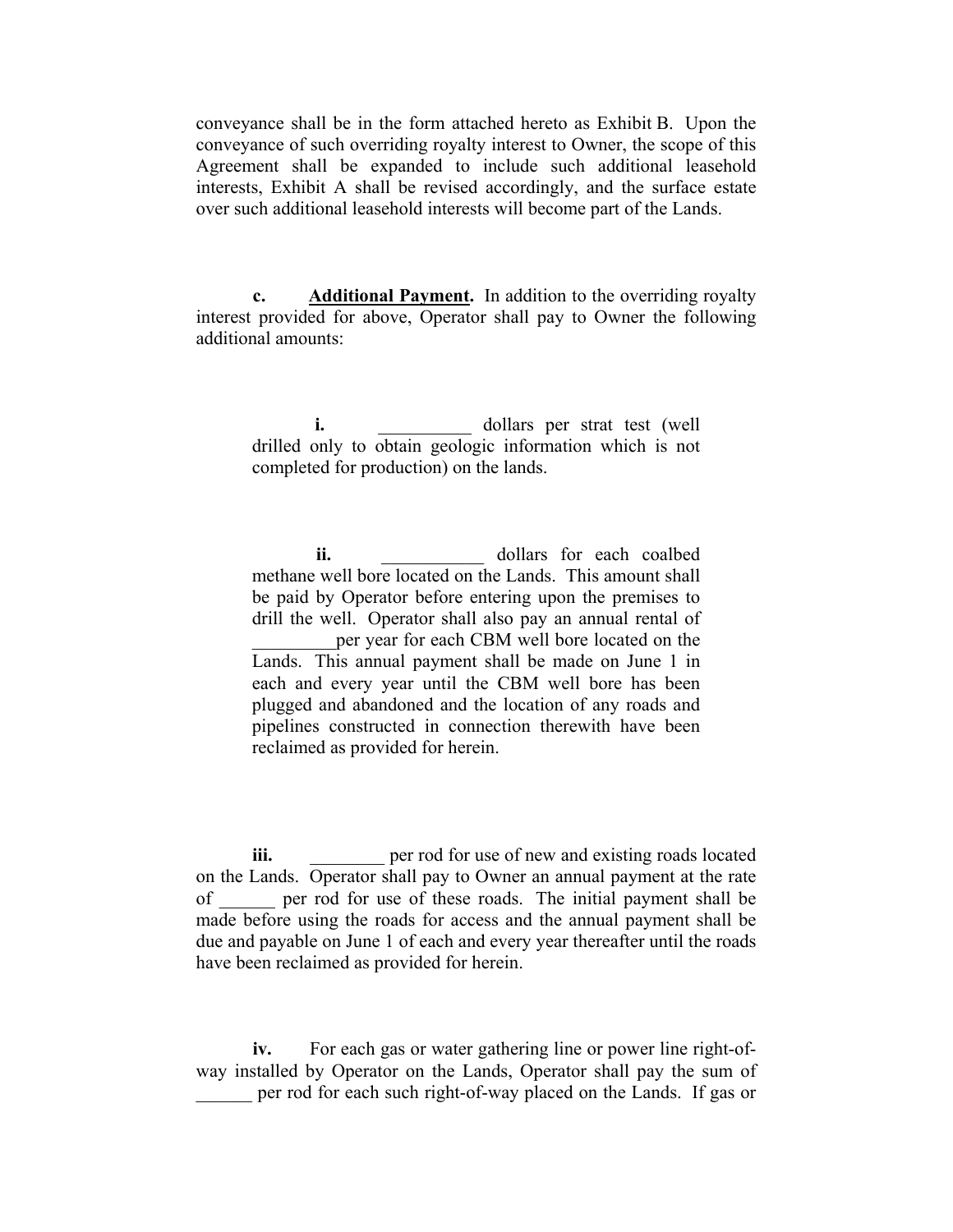water gathering lines and power lines are consolidated in the same easement, Operator shall per rod of right-of-way. A take-up of any gas or water gathering line shall be at the rate of per rod. Payments for gas or water gathering lines and power line rights-of-way shall be made by Operator within thirty (30) days after installation or takeup of the right-of-way. Annual payments will continue until reclamation is complete.

All of the foregoing payments shall be made by Operator to Owner prior to commencement of construction of any of the facilities referred to above. The payments provided for in this paragraph shall be in addition to the overriding royalty interest to be conveyed to Owner, and shall not be recouped by Operator out of overriding royalty payments made to Owner.

### **12. Construction of Gas and Water Gathering Line and Power Line Rights-of-Way.**

 The gas or water gathering lines and power lines referred to in this paragraph are gas or water gathering lines and power lines used in connection with wells drilled on the Lands, and, except as otherwise provided for in the **Development Plan** and in agreements among members of the (name specific watershed group), all such gas or water gathering lines shall be used only for gas and water produced from wells on the Lands and all such power lines shall be used only to supply power to facilities located on the Lands. Surface use and damages for gas or water transmission pipelines and power lines serving lands other than those owned by Owner shall be by separate agreement to be negotiated by Owner and Operator. Operator shall be responsible for backfilling, repacking, reseeding and recontouring the surface so as not to interfere with Owner's operations. Operator shall provide Owner with a map or as-built drawing showing the precise surface location and depth of all gas or water gathering lines, power lines and gas or water gathering systems promptly after their installation. All gas or water lines and power lines and gas or water gathering systems located by Operator on the premises shall be buried to a depth of at least five (5) feet below the surface or to a depth below the frost line, whichever is deeper. All rights-of-way for gas or water gathering lines and power lines shall be limited to twenty (20) feet in width, being ten (10) feet on each side of the centerline of the gas or water gathering line, except during construction when the rightof-way shall be 50 feet in width.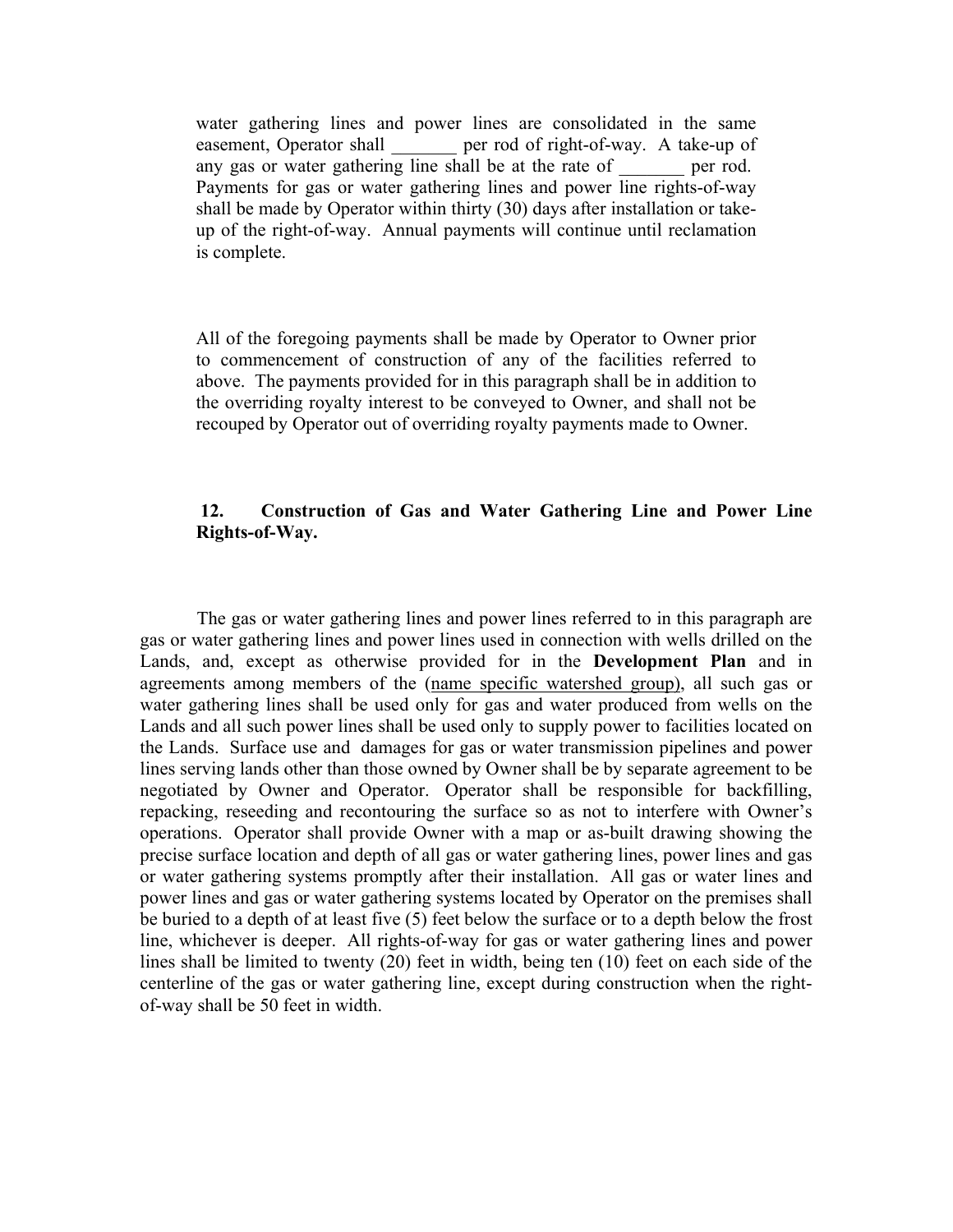**13. Construction of Pod Buildings and Compressor Stations.** To the greatest extent possible, and in accordance with the **Development Plan**, buildings and facilities which serve groups of wells will be located on well pads. No other pod buildings or compressor stations will be located on the Lands without Owner's prior written consent. Compressors which serve the Lease may be located on lands other than the Lands.

 **14. Power Lines.** Operator will consult with Owner and with the independent power company supplying power to Operator with respect to the location of overhead power lines prior to construction, and the location of overhead power lines shall be described in the **Development Plan**. Overhead power lines will be constructed so as to cause the least possible interference with Owner's visual landscape and Owner's existing and future ranching operations, and, to the maximum extent possible, overhead power lines will be constructed along fence lines or property lines. Construction shall not begin unless Owner has consented to the location of such power lines. Except as otherwise provided in the **Development Plan**, overhead power lines shall not be constructed in cultivated or irrigated fields, and all power lines constructed by Operator downstream of the independent power company's meters shall be buried and all power line trenches shall be fully reclaimed and reseeded to the satisfaction of Owner.

 **15. Locations.** The general location of well sites shall be reviewed and must be approved by Owner prior to Operator filing an Application for Permit to Drill (APD). A copy of each proposed APD will be provided to Owner when filed with the issuing authority by Operator. All CBM well site locations shall be limited to approximately one (1) acre of land, not including access roads. No wells shall be drilled within 2,640 feet of any residence or occupied house or within 2,640 feet of any barn, corral, feedlot, windmill or water well on the Lands without the prior written consent of Owner.

 **16. Maintenance.** Operator shall at all times keep the well sites, road rightsof-way, and other areas used by Operator safe and in good order, free of noxious weeds, litter and debris. Operator shall not permit the release or discharge of any petroleum products or toxic or hazardous chemicals or wastes on the Lands. All buildings, equipment and facilities placed on the property by operator which can be painted shall be painted in earth tones consistent with the surrounding area and colors shall be specified in the **Development Plan**.

### **17. Discharge of Produced Water.**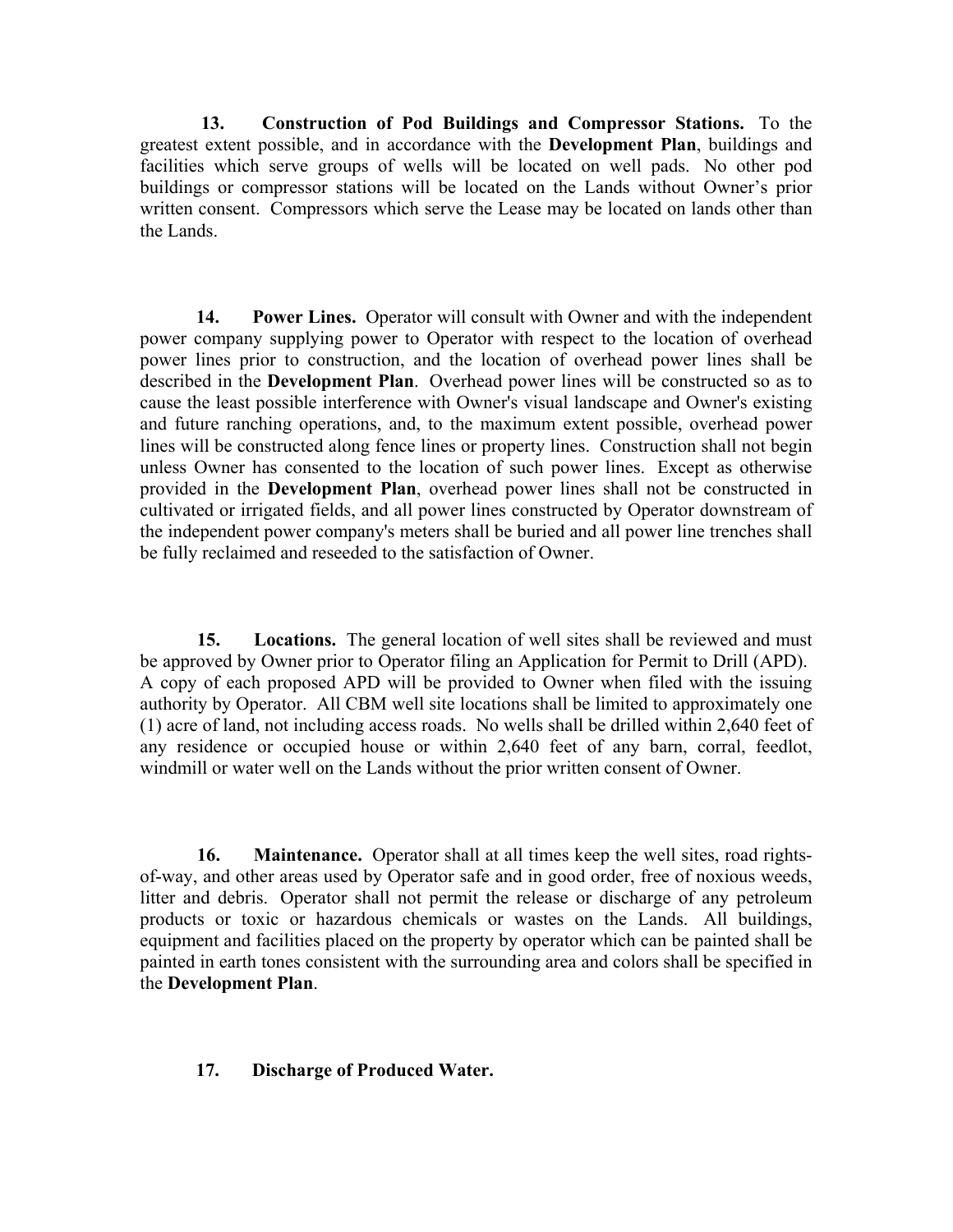**a.** Surface discharge of produced water shall be permitted on the Lands only with Owner's prior written consent, and only after Owner has approved in writing a water management plan for each water discharge point located on the Lands and each water discharge point located off the Lands where produced water will or is likely to flow onto the Lands. Any such water management plan shall identify the CBM well or group of wells from which the consent to discharge is sought, by lease, well name, well number, and the location of such well; include a copy of the application for NPDES permit filed or to be filed by Operator with respect to each discharge point; describe in detail the water management plan which will govern the discharge of produced water from the well or group of wells for which consent to discharge is to be granted. Such water management plan shall, at a minimum, identify (i) the exact location of all discharge points, discharge structures, and reservoirs; (ii) the method of conveying water to the discharge points or reservoirs; (iii) the estimated average and estimated maximum quantity of water proposed to be discharged; (iv) the quality of the water proposed to be discharged, including copies of water analyses showing all parameters required by the Montana Department of Environmental Quality or the Wyoming Department of Environmental Quality, including but not limited to adjusted SAR and electrical conductivity; (v) the predicted or potential erosion which may be caused by such discharge; (vi) schematic showing the design of all discharge points, outfall structures, and reservoirs.

**b.** Owner, and Operator will jointly develop a water management plan for the discharge of produced water. The preferred method of handling produced water is treatment by filtration, with the clean water produced by the filtration process to be sequestered in near surface aquifers, stored in surface ponds or clinker beds, used for riparian restoration, fed to livestock, used for irrigation, or for other beneficial uses, or transported off the Lands for disposal elsewhere. The dirty water (concentrate) produced by the filtration process shall be either reconcentrated to reduce volume, dehydrated, or solidified, and shall be disposed of by an acceptable means in landfills or deep disposal wells.

 **c.** If Owner and Operator are unable to agree on an acceptable water management plan, Owner may reject any water management plan proposed by Operator and require Operator to reinject all produced water into subsurface formations in compliance with state and federal law or transport the water off the Lands by pipeline. Likewise, Operator may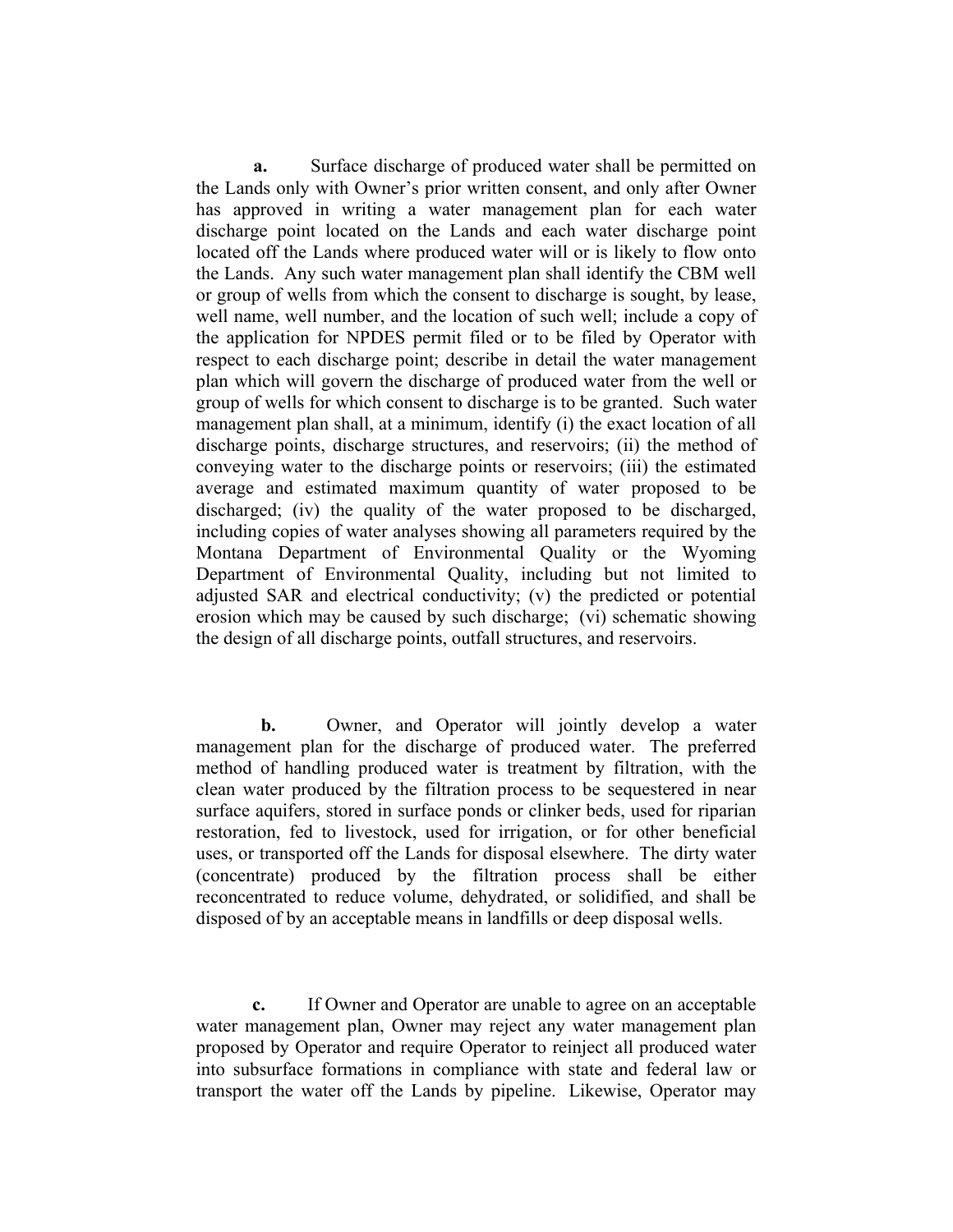reject any proposed water management plan suggested by Owner and, instead, either reinject produced water into subsurface formations, provided that such reinjection is conducted in all respects in compliance with state and federal law, or transport the water off the Lands by pipeline.

 **d.** Surface discharge or produced water will be permitted by Owner only if (1) the discharged water meets all governmental standards for discharged water and will not create wetlands, (2) the discharged water does not unreasonably degrade or adversely affect the quality of water and water courses on or damage the Lands, and (3) the produced and discharged water is suitable for livestock. Operator shall follow all applicable rules and regulations of any governmental authority concerning the method, quality, and location of the discharge of produced water. Produced water will be discharged in a way so as to minimize surface disturbance and damage to Owner's property and so as not to cause erosion, floods, ice flows, sedimentation, or creation of new wetlands and so as to not restrict Owner's access to any portion of the Lands. Operator will not appropriate any of the produced water for beneficial use, and Operator will fully cooperate with Owner to permit Owner, if Owner so desires, to appropriate and apply the produced water for beneficial use.

 **e.** Operator shall test the quality of produced water from each CBM well at the commencement of production in accordance with the requirements of the States of Montana and Wyoming and every six months thereafter and immediately provide the results of these tests to Owner. The water shall be tested for total dissolved solids, pH, sulfates, chlorides, conductivity, bicarbonate, iron, calcium, magnesium, potassium, and sodium. If the test results show that the produced water from any CBM well does not meet the standards for discharged water imposed by the States of Montana or Wyoming, Operator shall immediately cease the surface discharge of produce water from that CBM well until the discharged water again meets governmental standards.

 **f.** In the event Owner reasonably determines that any water management plan previously agreed to by Owner and Operator is causing, or is likely to cause, damage to Owner's water, soil, or vegetation resources, Owner may require Operator to cease the discharge of produced water and submit a revised water management plan addressing Owner's concerns with respect to the previous water management plan. If Owner gives Operator notice that the previously agreed to water management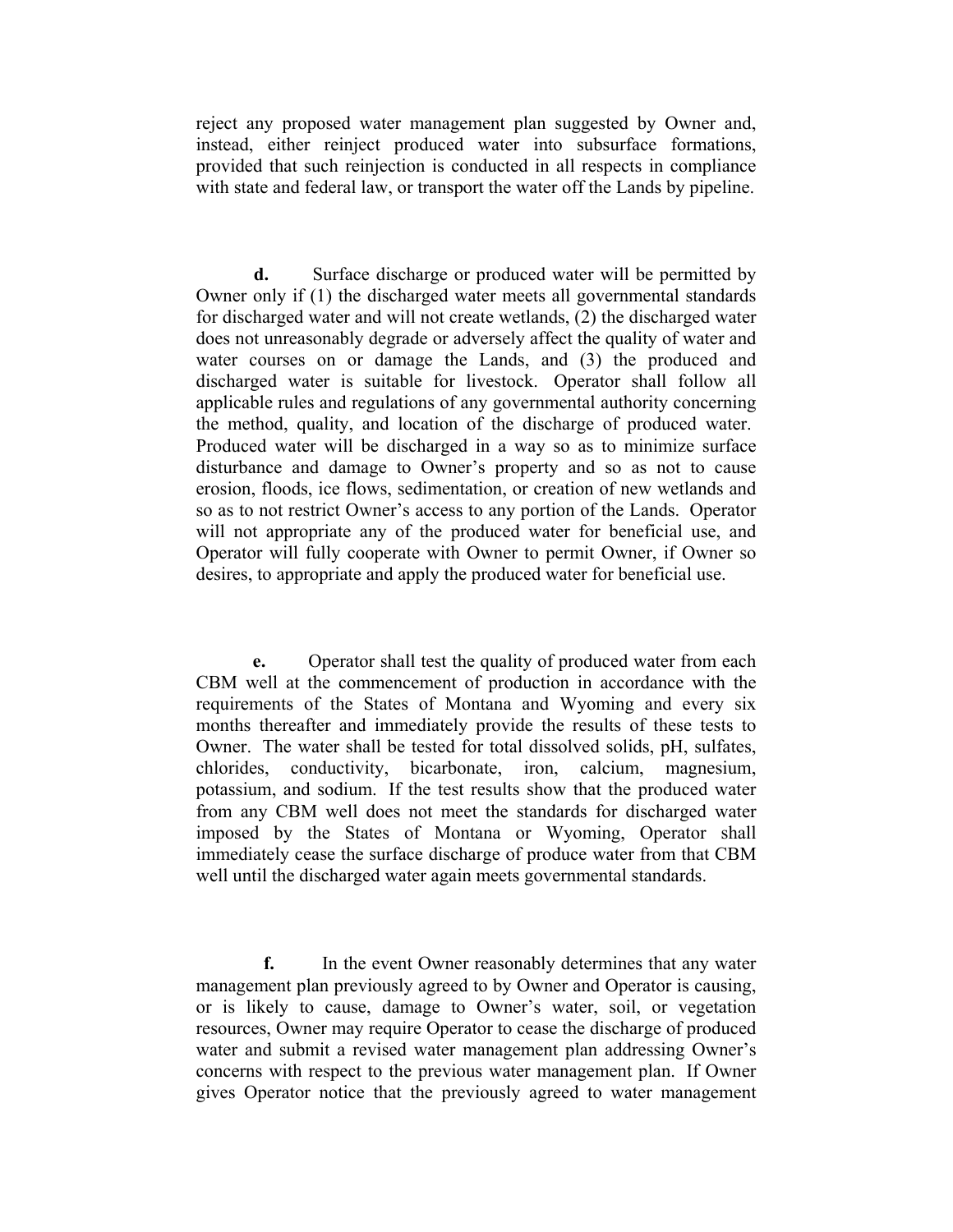plan is causing, or is likely to cause, damage to Owner's water, soil, or vegetation resources, Operator will have three months within which to develop and implement a revised water management plan acceptable to Owner or to reinject the water or transport the water off the Lands by pipeline, as provided above.

#### **18. Reservoirs and Crossings.**

 **a.** If Owner permits the surface discharge of produced water into reservoirs but does not wish Operator to discharge any of its produced water into Owner's existing reservoirs, Operator shall be solely responsible for finding a suitable water discharge location agreeable with the Owner, building the necessary catchment structures (including pipelines, dikes, dams, and outlet piping) and maintaining same at its sole cost, risk and expense. Similarly, if Operator requests and is granted permission to use any of Owner's reservoirs, should any such reservoirs require modification, upgrading and/or improvement to be able to hold Operator's produced water, any such modification, upgrading or improvement shall be done at Operator's sole cost, risk and expense.

**b.** Operator shall be responsible for obtaining all necessary permits prior to construction and, if requested by Owner, shall name Owner as co-applicant for any project requiring permits that will be constructed on Owner's property. Owner shall not be responsible for payment of any cost associated with Operator's development activities which shall include, but not be limited to water discharge, catchment of produced water or maintenance of any related facilities.

 **c.** Owner reserves the right to have any such structures that are constructed or modified by Operator retained or fully reclaimed by the Operator at such time as Operator's use of said structure(s) has ended. Reservoir sediments for all reservoirs used by Operator shall be sampled and analyzed for toxic or hazardous constituents at Operator's expense and if necessary, Operator shall properly dispose of such material in accordance with state and federal law. All water rights for any reservoirs constructed or modified by the Operator that are retained following cessation of Operator's activities shall revert to the Owner if so requested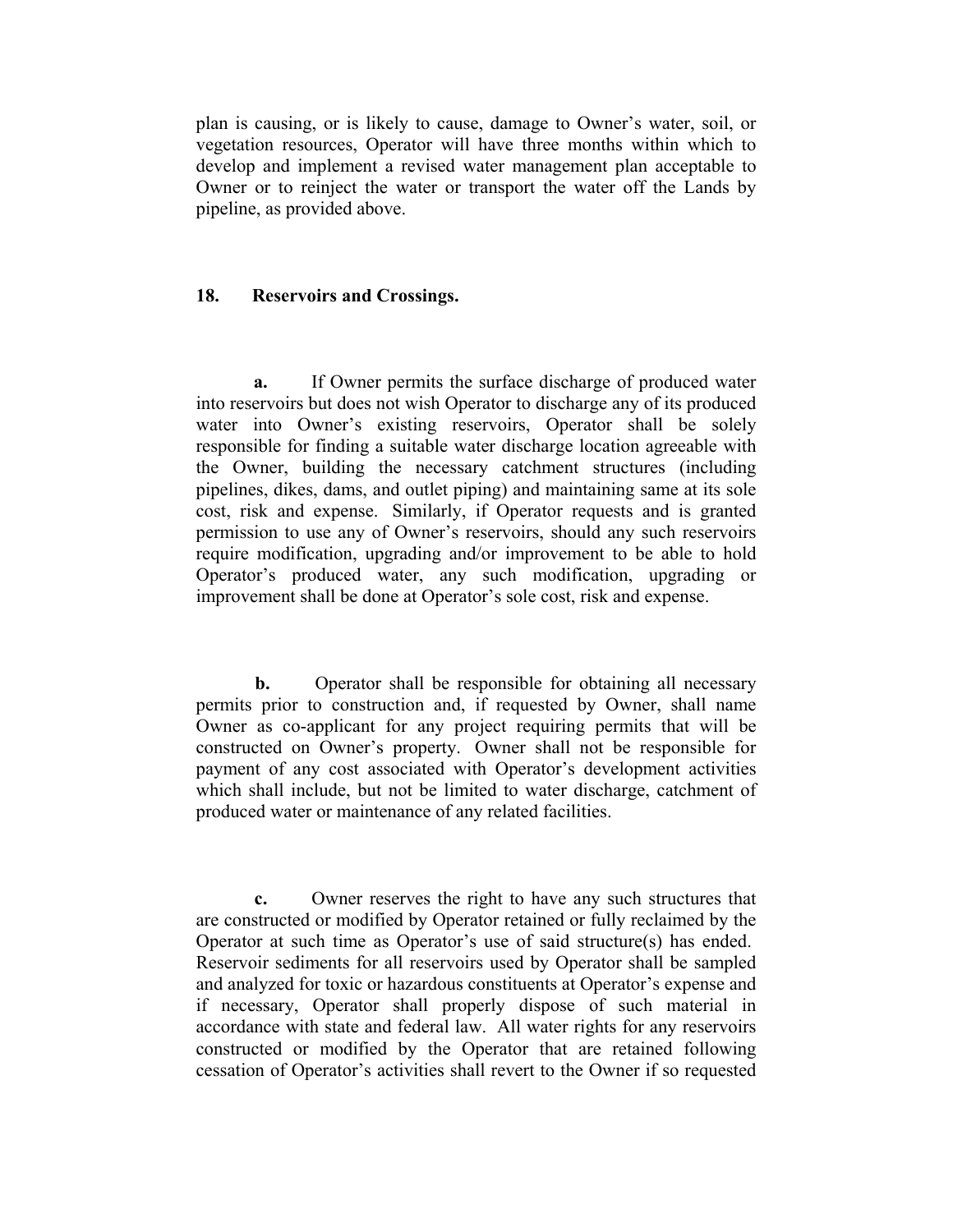by Owner and approved by the Montana Department of Natural Resources or the Wyoming State Engineer's Office, as appropriate.

 **d.** In the event that Operator's produced water is discharged into existing ephemeral drainage channels or other conveyances on Owner's property and Owner's operations require dry crossings to be constructed, Operator shall properly design, supply and construct such crossings at Operator's sole cost, risk and expense. Each crossing shall be structurally sufficient to allow for its intended use and shall safely pass all discharge water volume plus an acceptable amount of precipitation runoff without accumulation of water on the upstream side of the structure. Crossing structures shall be designed to be safely over-topped for precipitation events of greater magnitude than the event used for passing capacity design. Operator shall be solely responsible for maintenance of such structures until Operator's activities cease. Owner may require Operator to remove crossings at that time or allow crossing(s) to remain in place for future use.

 **e.** In the event that one or more of the reservoirs used by Operator are found to leak or seep and Owner is of the view that such leakage or seepage may cause damage to soils or vegetation located on the Lands, Owner may require Operator to cease discharging produced water into such reservoir and to develop an alternative method or location for the containment or disposal of produced water. Operator shall cease the discharge of produced water into such leaking or seeping reservoir within 72 hours after receipt of Owner's notice and alternative facilities shall be constructed and shall be in use within three months after Operator's receipt of Owner's notice.

# **19. Protection of Existing Water Resources.**

 **a.** Owner shall, prior to the commencement of Operator's operations, and in accordance with the **Development Plan**, assist Operator in preparing a map showing the locations of all of Owner's water wells which are located within the Lands and within an area one mile outside the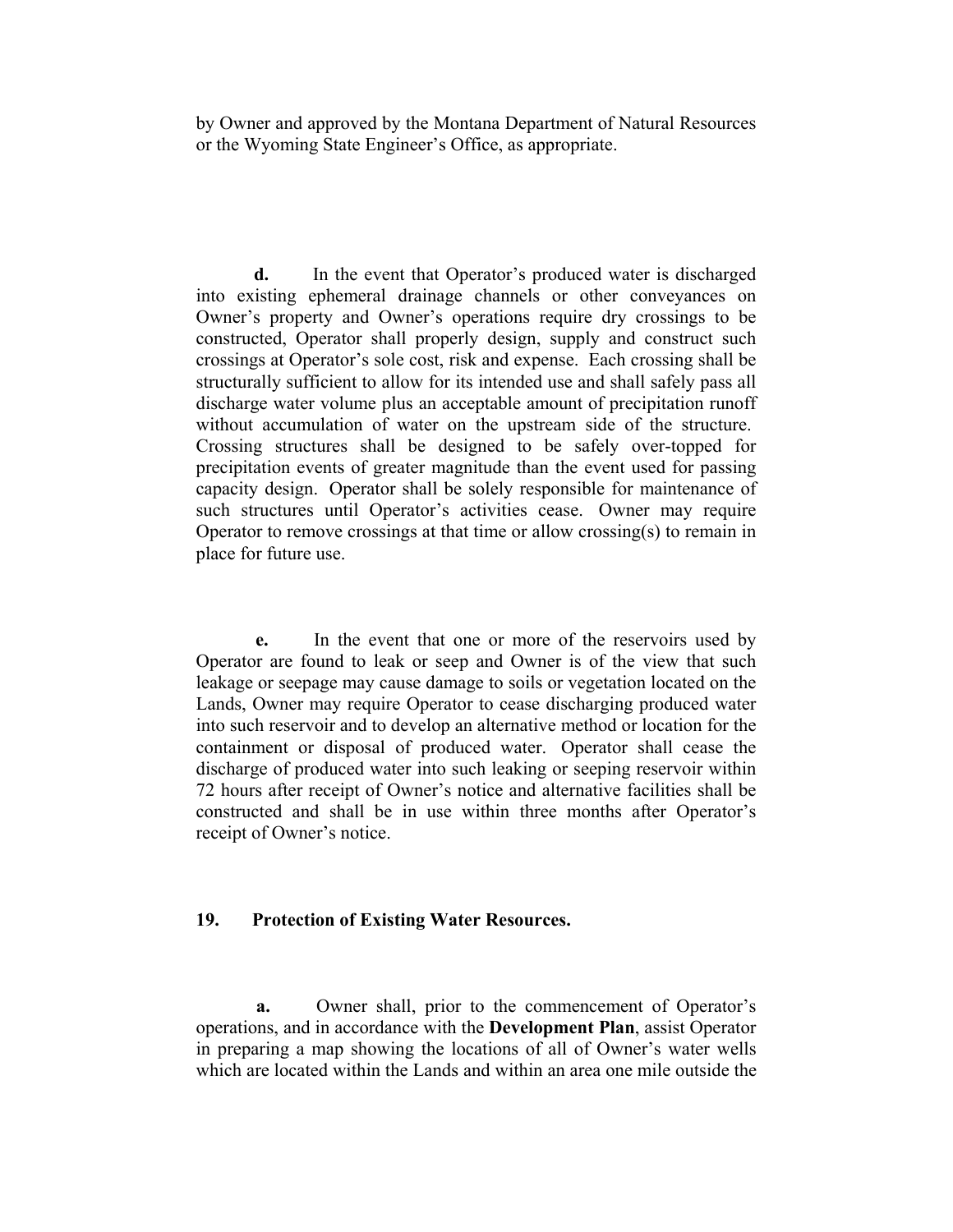exterior boundaries of any parcel of land contained within the Lands. Owner shall also assist Operator in compiling the following information:

 **(i)** a copy of the valid State of Montana or Wyoming (or applicable governmental agency) permit for each of such wells;

> **(ii)** any available records of flowing or pumping capacity;

 **(iii)** a list and schematic of the well's casing, showing the dates of purchase and installation;

 **(iv)** a list and schematic diagram of the well's down-hole equipment showing the dates of purchase, records of maintenance and service;

 **(v)** a current water analysis (on a certified or mutually-observed flowing sample) from the well, showing major cations and anions, Total Dissolved Solids, pH, Specific Gravity, Resistivity, Hardness as CaCO3, Alkalinity as CaCO3, Fecal Coliform content, Methane content, and any other measure which Owner presently considers or might in the future consider important and a potential obligation of Operator;

 **(vi)** the static water level and productive capacity of the well;

 **(vii)** an estimate of Owner's actual volumetric use of water from the well during the past five years or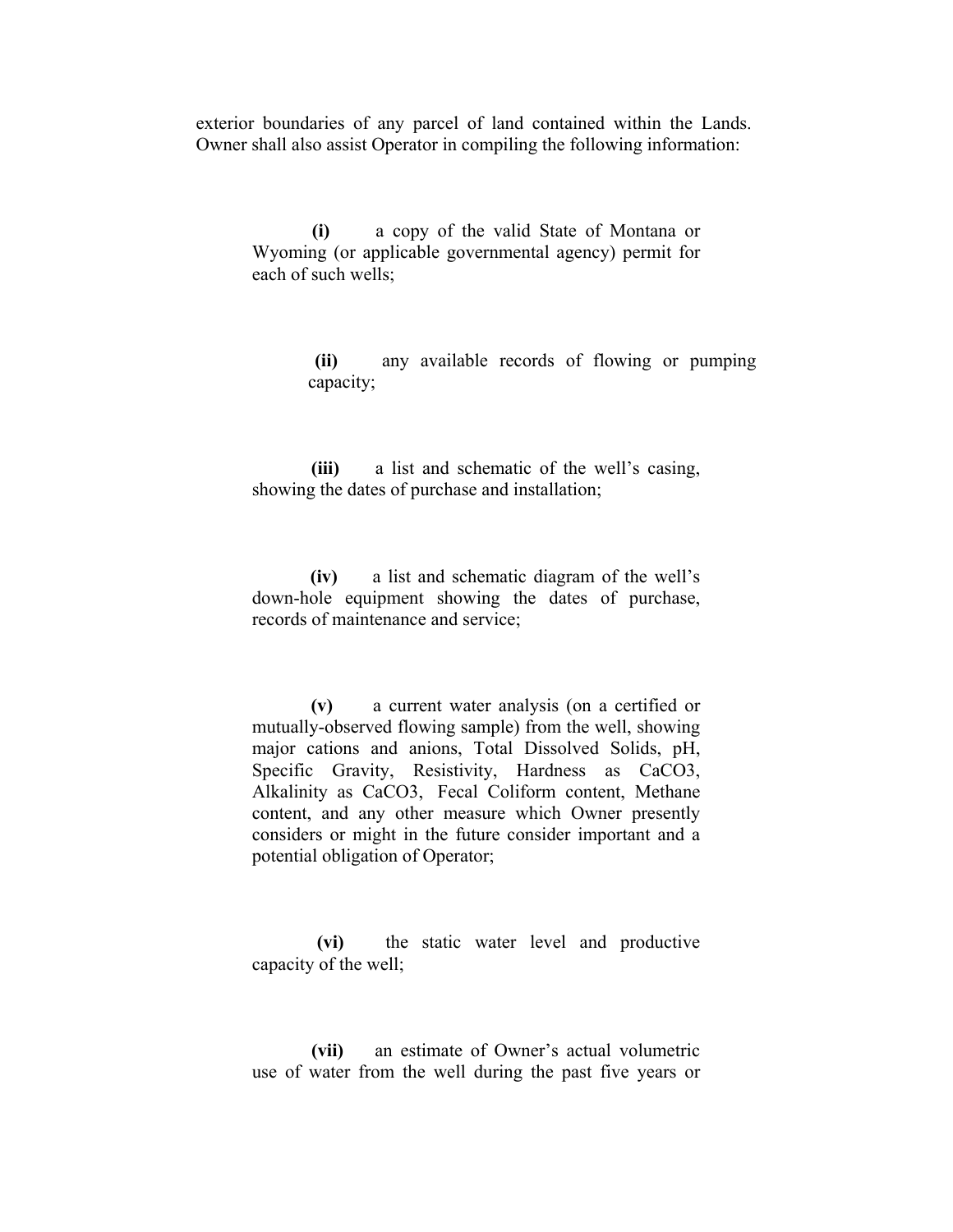during the well's productive life, whichever period is longer;

**b.** Owner and Operator shall at a mutually agreeable time prior to the commencement of Operator's operations, witness a flow rate test of the well and thereafter prior to the commencement of Operator's operations, sign a letter confirming the observed flow rate.

 **c.** Upon commencement of operations, Owner shall notify Operator in writing within 30 days of any change in the status of any of Owner's water wells described in a. and b. above. If any of Owner's water wells become, in Owner's reasonable opinion, impaired due to operations of Operator, Owner shall first take reasonable steps to verify that the impairment is not due to mechanical, electrical, downhole integrity, or pump problems, and if none of these problems appear to be the cause of the impairment, Owner shall timely notify Operator telephonically and subsequently in writing of the alleged impairment. Owner shall include in such written notification the investigative steps taken to evaluate the causes of impairment listed in the previous sentence. Owner shall also provide an estimate of the amount of water taken from the well since the inception of operations under this Agreement, the well's daily flow rate, and an estimate of the water use, whether domestic or for livestock.

 **d.** Operator agrees that upon telephonic notice of impairment and during the subsequent curative periods provided below, to provide and make available within 24 hours replacement water of domestic quality for domestic use, and of livestock quality for livestock use, in quantities equal to those amounts normally utilized by Owner from the impaired well in its operations for domestic and livestock purposes during similar periods of the year. Owner shall use its best efforts to immediately relocate livestock so as to relieve suffering and avoid potential loss and damages. Within fifteen (15) days of receipt of notice of alleged impairment Operator shall evaluate Owner's notice, and present a proposal to Owner which represents Operator's best efforts to restore water to the site of impairment. Upon Owner's acceptance of such proposal, Operator shall within thirty (30) days, weather permitting, execute the proposal.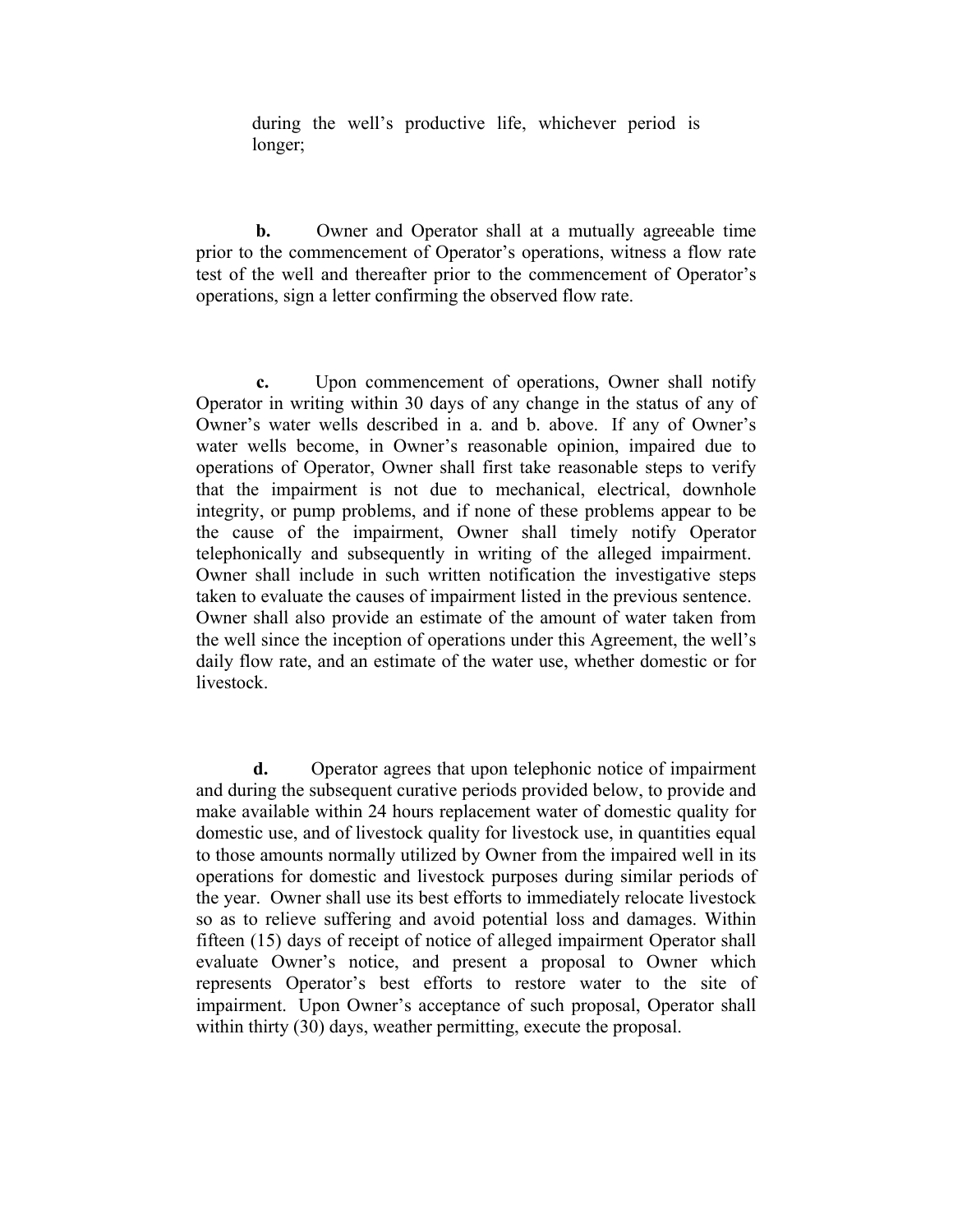**e.** Operator agrees that during the thirty (30) day execution period, Operator will timely provide and make available water of quality and volume equal to that described in a. and b. above.

 **f.** At any time that Operator undertakes activities to restore Owner's legally permitted water well quality or capacity, or both, as a result of an acknowledged valid impairment, Operator shall pay the costs of any permits and permissions required by the States of Montana or Wyoming or other regulatory agency having jurisdiction, and Owner shall timely aid and assist Operator in obtaining such permits and permissions necessary to perform the restoration.

 **g.** Owner may have developed springs which are used for livestock water. Each of these shall be identified (except as to governmental permits) in the manner described in a. and b. above. Each developed spring shall be managed according to the method and time periods described for water wells above, and upon Operator's acknowledgment of an alleged impairment as valid, Operator shall use its best efforts to replace the volume, flow rate, and quality of water lost. Owner agrees, for purposes of livestock watering, to accept produced water from Operator's coalbed methane wells which is of quality acceptable for livestock use.

### **20. Owner's Water Sources.**

 Operator shall not without the Owner's prior written consent use any water from existing wells, reservoirs and springs on the Lands. Operator shall not disturb, interfere with, fill, or block any creek, reservoir, spring or other source of water on the Lands.

 **21. Owner's Gas Tap.** Owner may take gas free of charge from any one well for use in a dwelling on the Leased Lands. Owner may additionally take gas free of charge for use in other dwellings and ranch buildings at the rate of one well per 5,000 acres of Owner's surface above Operator's operations. Any gas used by Owner for this purpose shall be free of royalty payment to Owner by Operator, and royalty and taxes, if any, on this gas will be reported and paid by Owner. Operator will provide, at Owner's expense, a gas tap from the selected well, and will locate a connection point at a safe distance from the well. Owner will equip the tap from Operator's connection point and extend a safe gas line to Owner's point of use. Owner and Operator will execute a mutually acceptable agreement governing the installation and use of such gas tap, in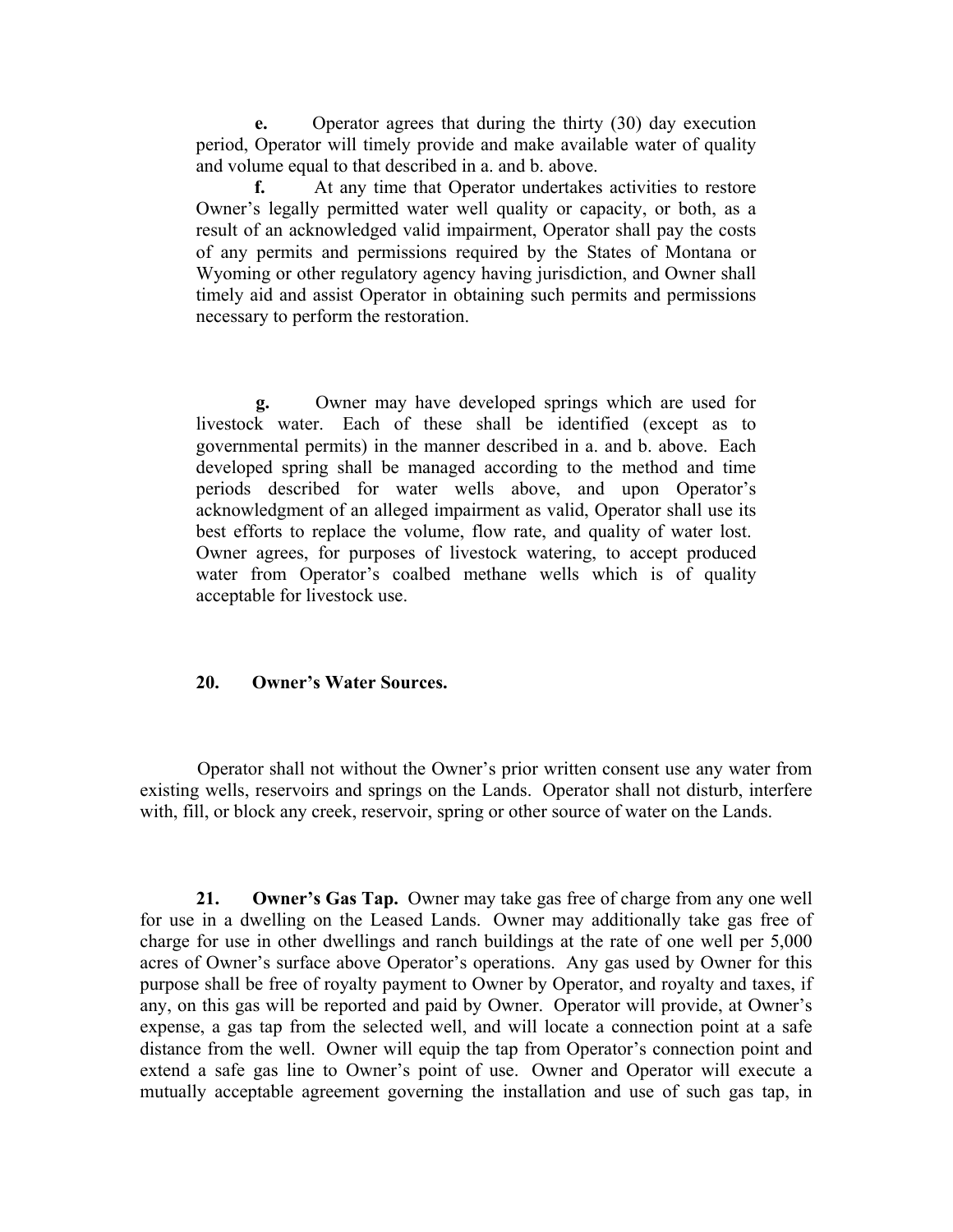which Operator will be indemnified by Owner from any liability whatsoever arising out of Owner's use of the tap and the gas flowing from it.

# **22. Consolidation.** Whenever possible, and in accordance with the **Development**

**Plan** Operator will consolidate its gathering and processing facilities for as many wells as practical. Operator will locate in-coming electric power at a central point and construct all well-site power lines underground where practical. Operator will place all roads, power lines, water gathering lines, and pipelines in common corridors or rights-of-way. The consolidated facilities may not be used for operations connected with lands outside the Lands without Owner's written permission, except as otherwise provided for in agreements among members of the (name specific watershed group)

 **23. Dry Holes, Abandonment.** If Operator does not discover oil or gas in paying quantities at a well site containing multiple well bores and determines a well to be a "dry hole" or upon cessation of production from a well, Operator may use the well for various needs within the spaced area such as, without limitation, a relief well for compressor downtime, an re-injection or stimulation well for produced water, a secondary recovery injection well, a monitoring well for gas or water, or other legally permissible production-related activity. Upon cessation of production or Operator's other activities from all wells in the well site, Operator shall offer one or more of the well bores to Owner for use as a water well. If Owner elects not to accept such well, Operator shall abandon, reclaim and restore the site.

 **24. Roads.** In accordance with the **Development Plan**, existing two track, unimproved roads shall be used by operator whenever possible. New all weather roads will be constructed when necessary. Operator shall provide Owner with a plat showing the location and length of all roads promptly after their first use, construction or improvement. Any road constructed upon the Lands shall be constructed and maintained to the following specifications:

**a.** The surface of all roadways shall not exceed sixteen feet (16') in width for traveled surface.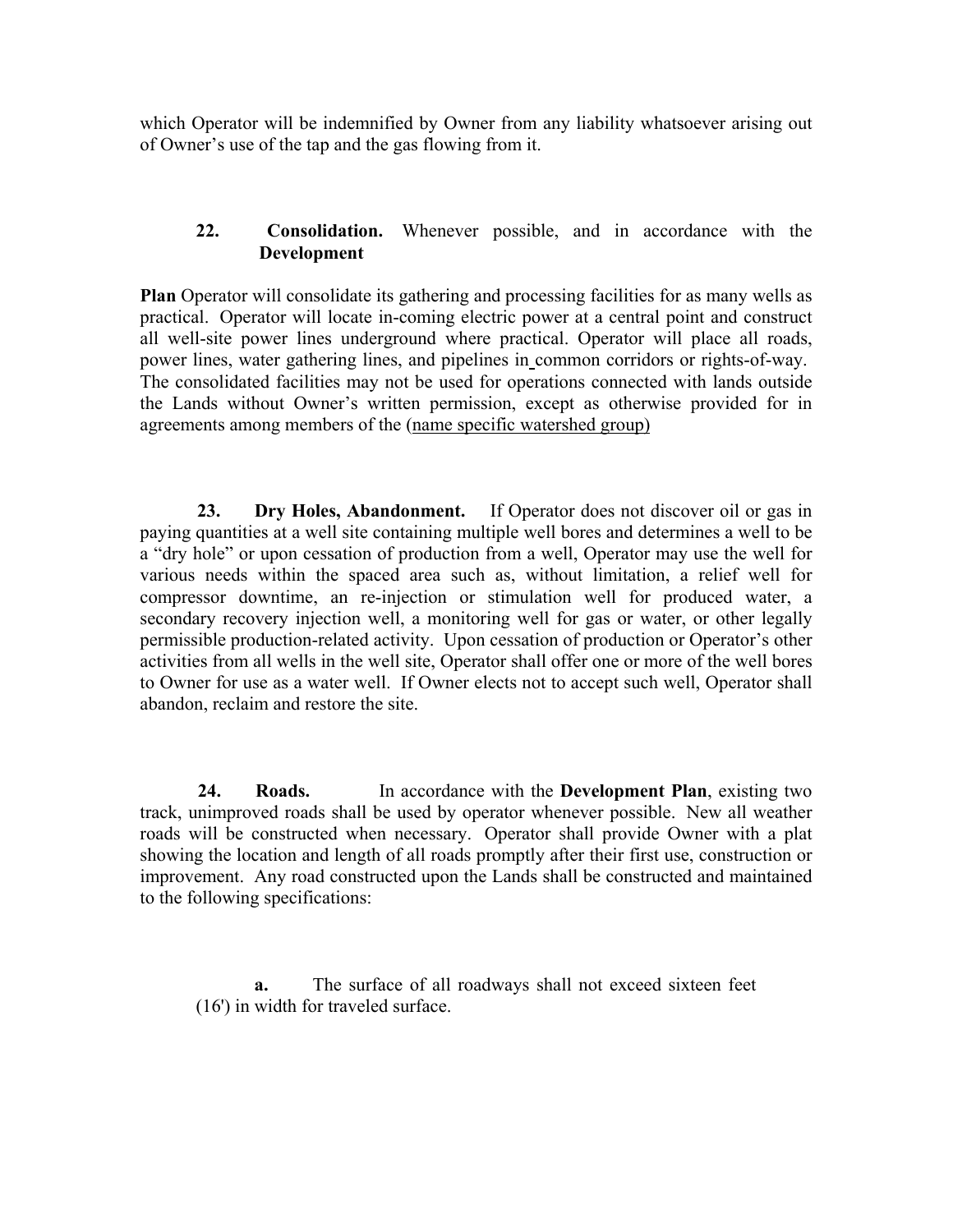**b.** Access to the lands of Owner from any County road, or from the land of any adjoining landowner, shall be controlled by gate, which said gate Operator shall construct and install in accord with the reasonable specifications of Owner; and such perimeter access to the lands of Owner by Operator shall not be permitted or accomplished through the installation of any cattle guard, or similar structure.

**c.** Culverts shall be placed in low areas for proper drainage.

 **d.** All roads shall be limited to fifteen feet (15') from the centerline of each road for fills, shoulders and crossings, unless altered by the parties in writing.

 **e.** No off-road travel is permitted, and particularly no off-road travel which has the effect of widening the road or area of damage.

 **f.** Operator agrees to keep its roads free of weeds, debris, litter, and trash, and, if necessary, shall perform periodic trash pickup when requested by Owner.

 **g.** Operator shall negotiate the location of all new roads with the Owner prior to construction, and at that time the parties shall determine what low spots or other specific locations have a need for graveling, and whether road repairs might be needed on existing roads, including the installation of culverts and cattle guards.

 **h.** Owner shall have no responsibility for road maintenance and Owner shall have the right to close said private road to all traffic for one twenty-four (24) hour period during each twelve-month period and shall give Operator at least ten (10) days' notice of when said road shall be closed. Owner shall provide Operator access during this period of time.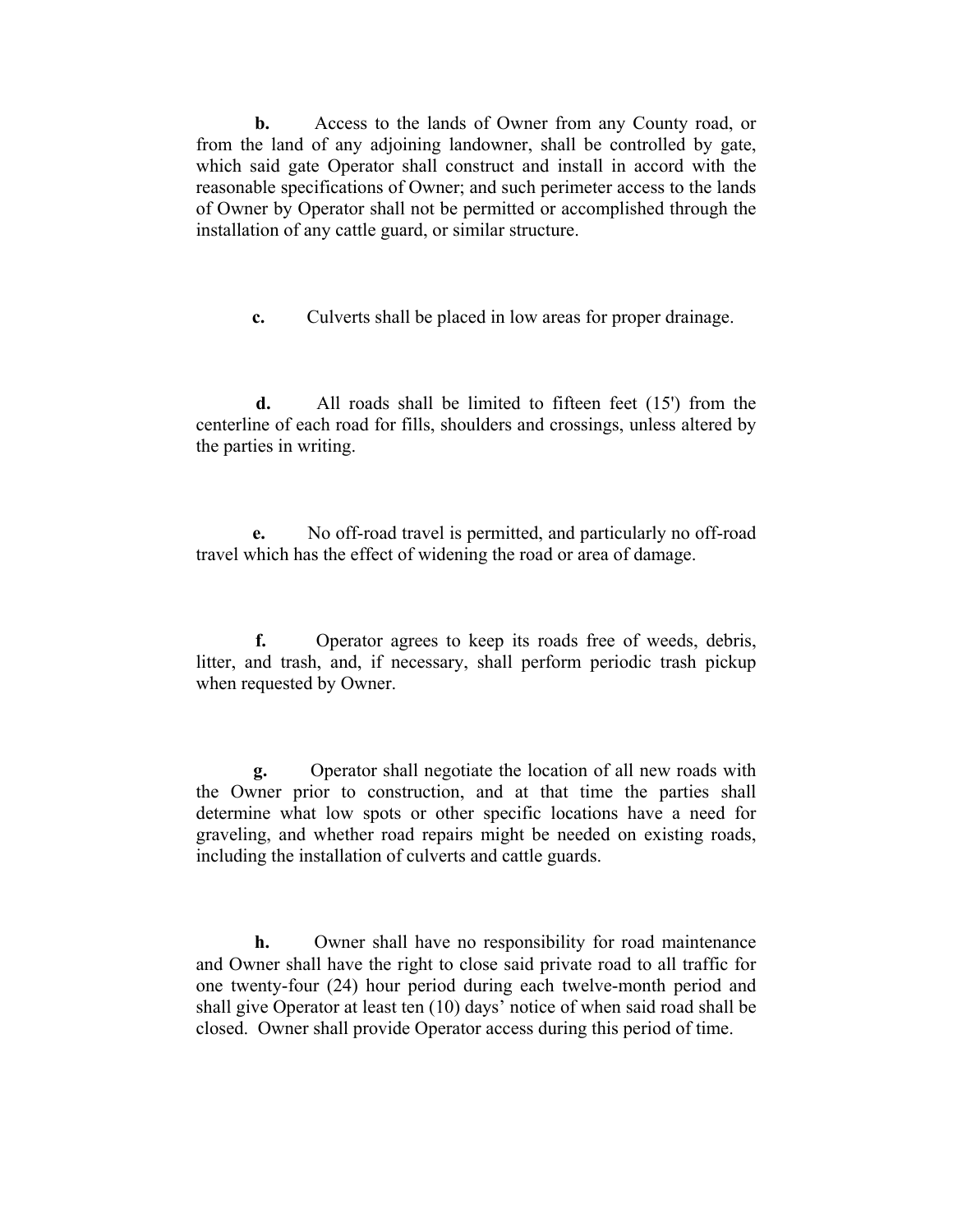**i.** The use and construction of roads by Operator across the Lands is a non-exclusive use and Owner may allow other parties to use said road and make a charge therefor. However, Operator shall have the right to assess other users of the road for their share of maintenance work performed by Operator.

**j.** Operator agrees, if requested by Owner, to place an appropriate sign or signs on any roads designating them as "Private Roads" and to assist Owner in the control of the use of such roads by unauthorized users.

 **25. Livestock, Cattleguards and Fences.** Operator shall pay Owner the fair market value of any livestock killed or injured as a result of its operations. In accordance with the **Development Plan**, Operator shall construct stock-tight fences around any drilling or production area or any water reservoir, pit, or impoundment created by Operator, and any area which Owner may designate for storage or maintenance of Operator's equipment. All cattleguards and fences installed by Operator shall be kept clean and in good repair. Cattleguards will be installed in the main fences with metal gates unless otherwise agreed by Owner.

 **26. Improvements, Hay Land and Stock Water Pipeline.** No existing fences, cattleguards, or other improvements shall be cut or damaged by Operator without the prior written consent of Owner and the payment of additional damages or the institution of other safeguards to protect the rights and property of the Owner. Parts of the Lands are customarily used for the production of hay and crops. In accordance with the **Development Plan**, in addition to the other payments provided for in this Agreement, Operator shall pay to Owner for all such lands in production which are taken out of production, whether by well sites, new roads or otherwise as a result of Operator's activities, at the rate of one hundred per acre per year for hay lands actually taken out of production and at the rate of <u>equilibration</u> per acre per year for crop lands actually taken out of production. Payment shall be made at the time lands are removed from production and until they are available to be placed back in production. Operator shall use its best efforts not to place any above ground facilities on any hay or crop land.

 In accordance with the **Development Plan**, Operator shall not place or construct any facilities over any underground stock water pipelines on the Lands and, except for the work necessary to replace the underground stock water pipeline, shall not disturb, damage or destroy the stock water pipelines or tanks used in connection with the pipelines.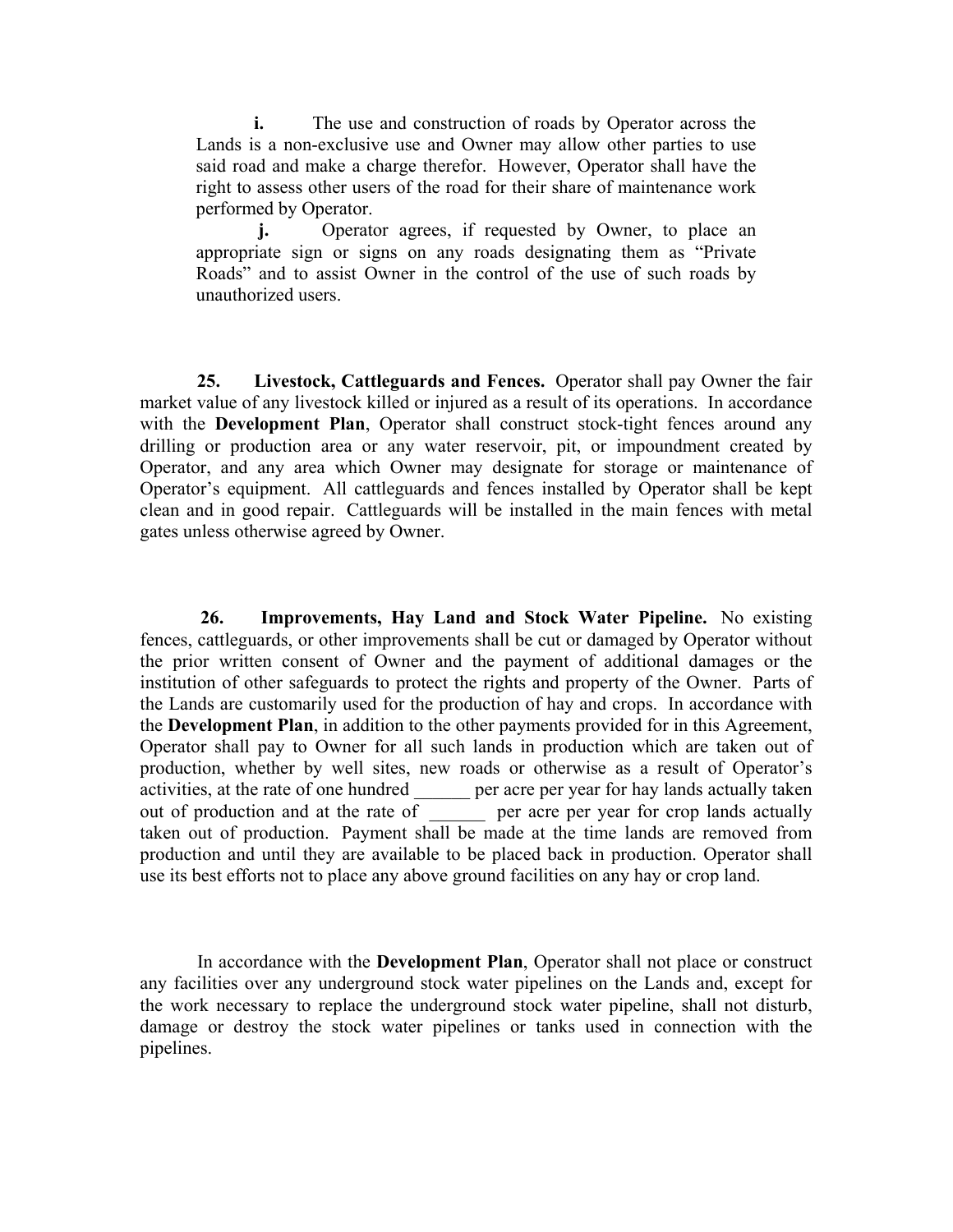**27. Reclamation.** In accordance with the **Development Plan**, Operator shall rehabilitate and restore to its original condition, as near as possible, all areas disturbed by Operator's operations. If a well is plugged and abandoned, Operator shall restore the location, access road and other disturbed areas to its original condition. Operator shall, in accordance with the **Development Plan**, restore the surface of all land disturbed by the construction or maintenance of any well pad, gas or water gathering line or power line to its original condition and contours.

#### **28. Reseeding and Weed Control, Agricultural Emergencies.**

 **a.** All reseeding shall be done in accordance with the **Development Plan** with suitable grasses selected by Owner and during a planting period selected by Owner. Reseeding shall be done at the rate specified in the **Development Plan** of twelve (12) pounds of seed per acre for range land, and an amount to be determined by Owner for irrigated ground. In the absence of direction from Owner, no reseeding (except for borrow pits) will be required on any access roads existing prior to Operator's development. It shall be the duty of Operator to insure that a growing ground cover is established upon the disturbed soils and Operator shall reseed as necessary to accomplish that duty. It shall further be the duty of Operator to inspect and control all noxious weeds as may become established within areas used or disturbed by Operator. Operator shall inspect disturbed areas from time to time and as Owner shall reasonably request in order to determine the growth of ground cover and/or noxious weeds. Operator shall reseed ground cover and control noxious weeds from time to time to the extent necessary to accomplish its obligations hereunder. Operator recognizes that this shall be a continuing obligation and Operator shall reseed ground cover and/or control noxious weeds until areas disturbed by Operator are returned to as good condition as existed prior to construction.

**b.** Operator shall certify and provide evidence that vehicles being used in operations are either not coming from areas which are contaminated with noxious weed species, or that vehicles will have been washed prior to entering the Lands. In the event that contamination is believed to be occurring, and at Owner's request, Operator shall be prepared to install and operate a vehicle-washing facility at the entrance to the Lands.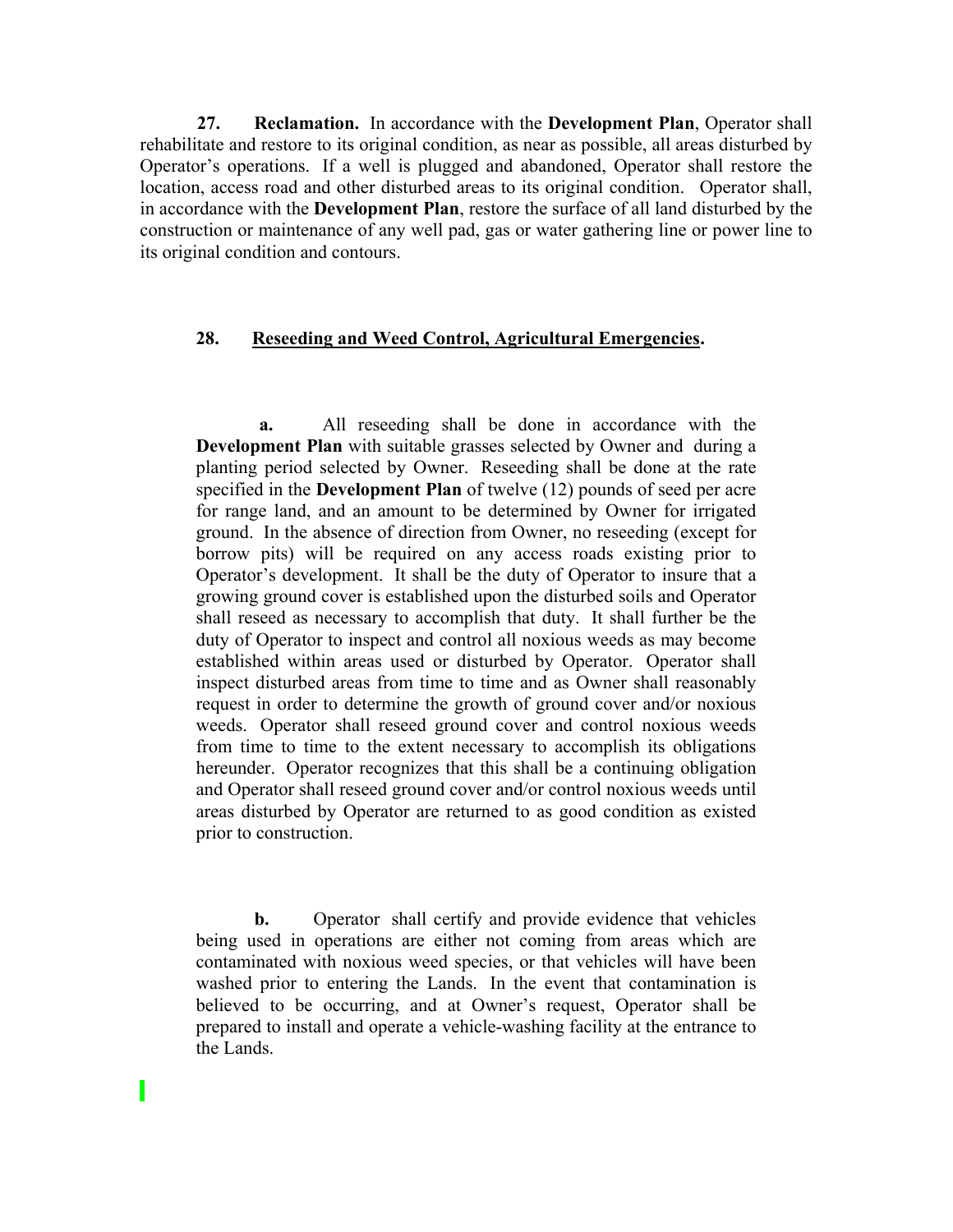**c.** In the event of agricultural emergencies such as diseases of livestock, Operator shall co-operate with Owner in attempts to prevent the spread of infectious disease as needed. Specifically with reference to hoof and mouth disease, Operator shall consult with Owner prior to allowing any vehicle on the Lands or Leased Lands. Operator may be required to establish prevention activities including, without limitation, washing, spraying, or dipping stations at access points on the border of the Lands or Leased Lands. Operator may also be required to enforce restrictions on human and other animal activity on the Lands.

 **29. Fencing of Access Roads.** Operator will not fence any access roads without the prior written consent of Owner.

 **30. Payments Sufficient.** The payments herein provide are acknowledged as sufficient and in full satisfaction for damages caused or created by the reasonable and customary entry, rights of way, operation and use of the roads and well sites, but do not include damage to livestock, buildings or improvements or injuries to persons or to any damage or destruction caused by Owner's wells or water supply. This Agreement does not relieve Operator from liability for damage caused by Operator's negligence or by spills or discharges of any hydrocarbon or toxic or hazardous chemicals or wastes due to Operator's operations or by gas or water leakage due to Operator's operations or by leaks or breaks in Operator's gas or water gathering lines.

 **31. No Warranty.** Owner makes no warranty of title in entering into this Agreement.

**32. Non-Disturbance.** Operator and its employees and authorized agents shall not

disturb, use or travel on any of the land of Owner not subject to this Agreement without Owner's prior consent, except as provided for in agreements among members of the (Name specific watershed group)

 **33. Fire and Use Restrictions, Identification and Communication.** Operator shall take reasonable steps, including those provided for in agreements among members of the Hanging Woman Basin Group, to prevent fire and to promptly extinguish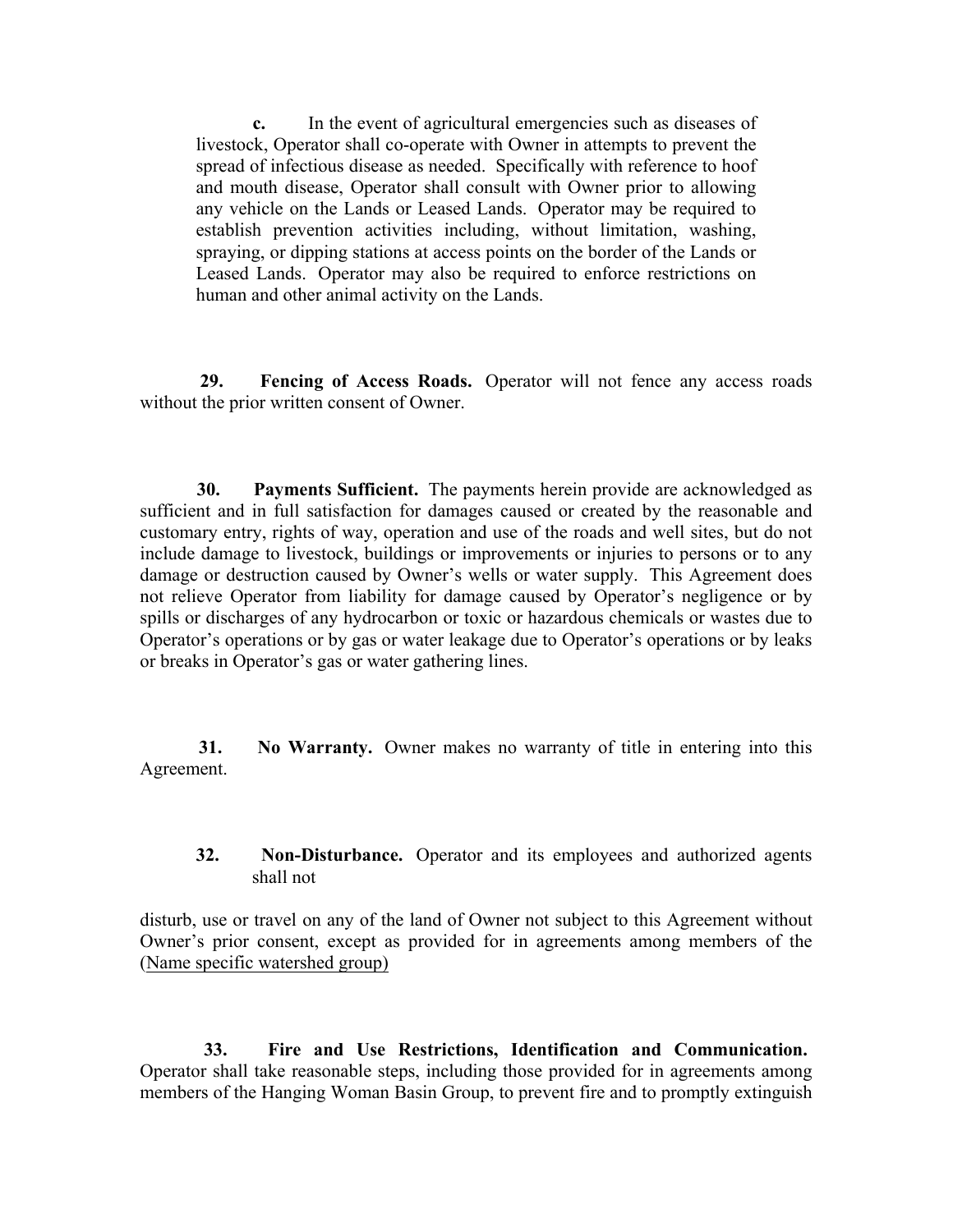fire, including, but not limited to, (a) maintaining a fire extinguisher, shovel, ax, bucket, and filled water backpack spray in each service vehicle entering upon the property, and (b) utilizing spark arresters on all gas or diesel powered equipment. Operator shall endeavor to use diesel powered vehicles whenever possible to avoid fires resulting from catalytic converters. Operator may not construct open fires on the property. No trash or timber slash will be burned by Operator on the Lands. Operator shall promptly and fully compensate Owner for all damages caused by fire arising out of Operator's operations, including, without limitation, any charges incurred by Owner for fire suppression and the reasonable cost of moving livestock to unburned pastures.

 Operator shall not permit any of its employees or contractors operating hereunder to bring any firearm, explosive device, weapon, alcoholic beverage, or illegal drug on Owner's property. Operator's employees shall at all times carry identification. Operator's employees will not bring dogs or other animals in vehicles or otherwise on to Owner's lands. Operator shall not place any trash, rubbish or debris on Owner's land. No employee or contractor of Operator shall hunt, prospect for antlers, fossils or antiquities, consume alcoholic beverages or carry on any illegal activities on the Lands.

 Prior to the commencement of operations, Operator shall identify the individuals who will be conducting operations on Owner's property and specify which are representatives of and who have authority to act in behalf of each other. Owner and Operator shall also provide to each other details for rapid communications among authorized representatives, including 24-hour office and cell telephone and fax numbers, and e-mail addresses.

 **34. Purchase of Shale and Water.** To the extent that Operator's activities require the use of shale, gravel, or water, where reasonable and practicable Operator shall purchase shale, gravel, or water from Owner at the rates prevailing in the area. Operator recognizes Owner's concern about importation of noxious weeds onto the Lands and, therefore, agrees wherever possible to purchase shale or gravel from Owner.

 **35. First Preference for Work.** Operator shall give first preference to Owner in awarding contracts for any work required to be performed on Owner's land pursuant to the terms of this Agreement, including but not limited to earthmoving, grading or plowing roads, spraying noxious weeds, or reseeding, provided that Owner has the equipment necessary to accomplish the work, is capable of adequately performing the work and is willing to perform the work at rates prevailing in the area.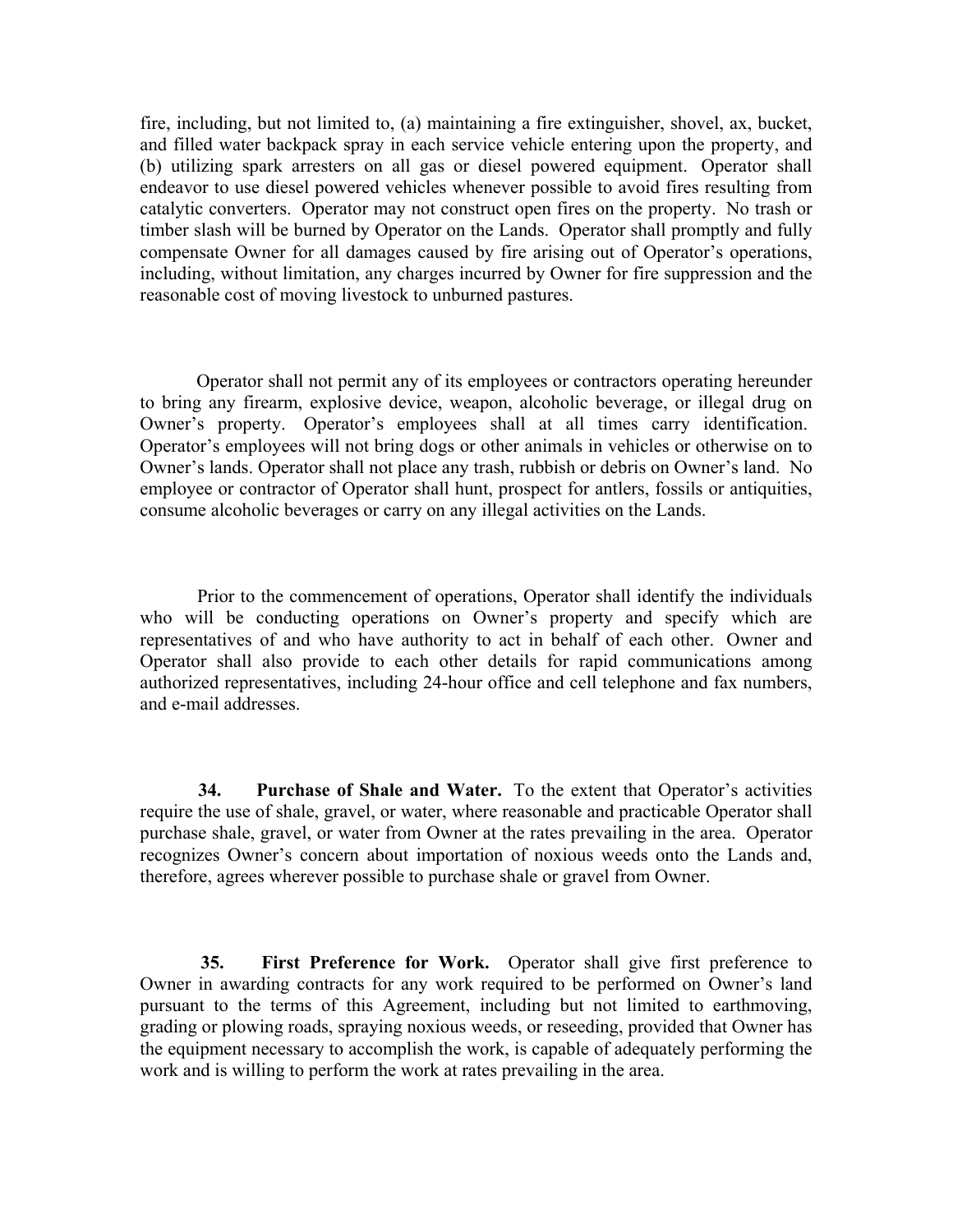**36. Equipment Storage and Maintenance.** Absent Owner's consent, Operator's equipment shall not be stacked or stored on the Lands nor shall equipment be maintained on any of the Lands. Owner may, by separate agreement, lease certain lands designated by Owner for the purpose of stacking or storing equipment or maintenance of equipment.

 **37. Enforcement Costs.** If either party defaults under this Agreement, such party shall pay all costs and expenses, including a reasonable attorney's fee, incurred by the other party in enforcing this Agreement.

**38. Indemnification.** To the maximum extent permitted by law, Operator will indemnify, defend and hold Owner, and, if applicable, owner's officers, directors, employees, agents, successors and assigns harmless from any and all claims, liabilities, demands, suite, losses, damages and costs (including, without limitation, any attorney fees) which may arise out of Operator's activities on the Lands including, without limitation, any claims that Operator's operations are either illegal, unauthorized, or improper and any claims asserted by any person or state or federal agency for environmental damage or flooding or pollution resulting from operator's activities.

 **39. Damage to Lands Owned by Other Landowners.** Specifically as provided for in agreements among members of the (name specific watershed group), Operator shall be liable for any damage to other lands or the operations of other landowners, including but not limited to, roads, road crossings, bridges, fences, buildings and other improvements, livestock, crops, forage, and hay meadows, resulting from Operator's activities on the Lands, including damage resulting from the quality or quantity of produced water being discharged or escaping from Operator's control.

 **40. Compliance with Law.** Operator shall conduct operations and activities in accordance with applicable local, state and federal laws, rules and regulations.

 **41. Release.** To the maximum extent permitted by law, Operator releases and waives and discharges Owner, and, if applicable, Owner's officers, directors, employees, agents, successors and assigns from any and all liabilities for personal injury, death, property damage or otherwise arising out of Operator's operations under this Agreement or use of the Lands.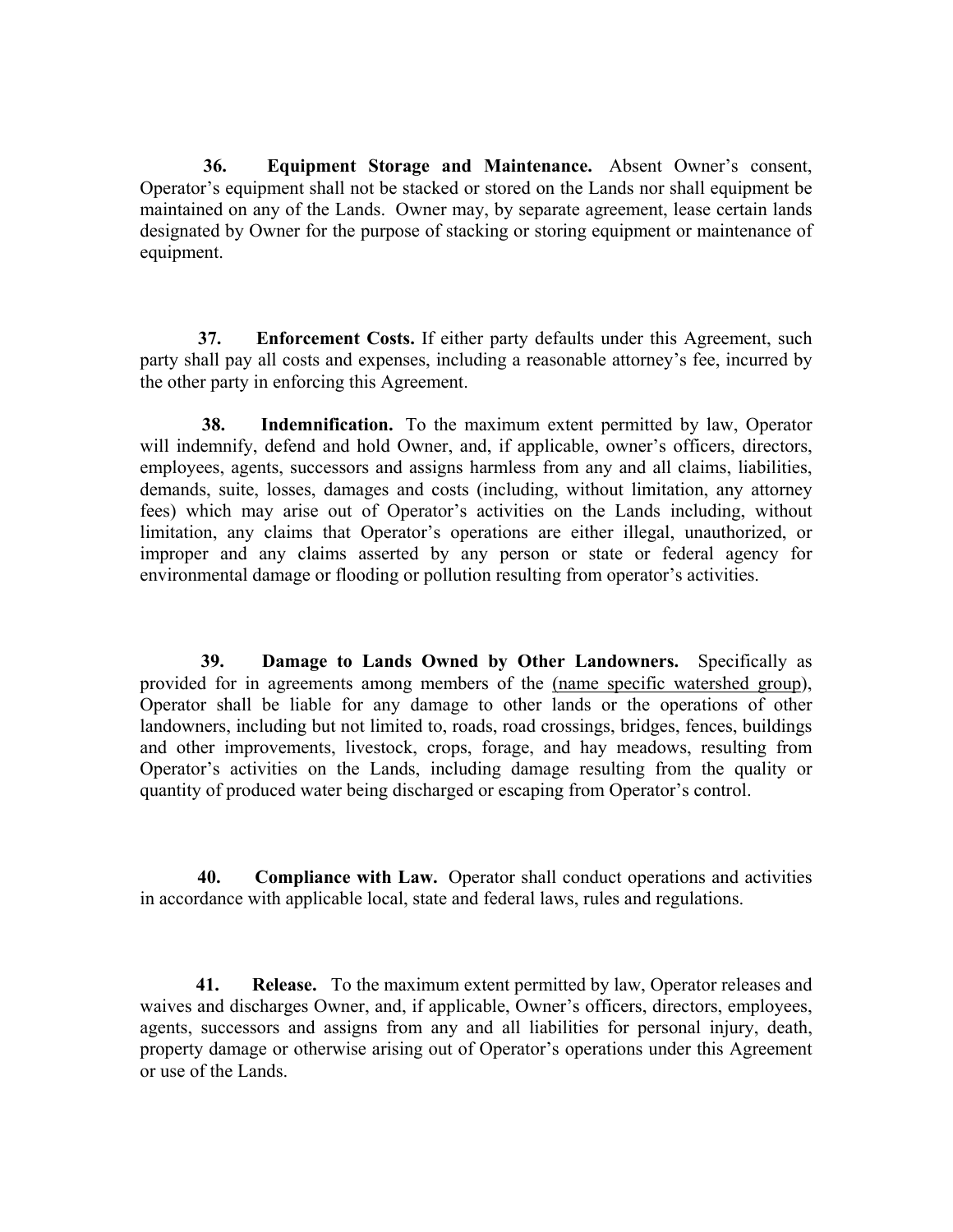**42. Notice.** Notice may be given to either party to this Agreement by depositing the same in the United States mail postage prepaid, duly addressed to the other party at the address set out below the party's signature on this Agreement. Such notice shall be deemed delivered when deposited in the United States Mail. Operator shall promptly notify Owner in writing of the name and address and telephone number of any person or entity to whom Operator assigns all or any portion of its rights under any oil or gas or CBM lease which affects the Lands.

 **43. Construction of Agreement.** This Agreement shall be construed under the laws of the state in which the Lands, or the majority of them, are located.

 **44. Binding Effect.** This Agreement is binding upon the successors and assigns of the parties.

 **45. Default.** If Operator defaults under this Agreement, Owner shall give Operator written notice of the default. If Operator fails to correct the default within 60 days after the delivery of the notice of default, Owner may, in addition to any other rights and remedies available to Owner, suspend the right of Operator to enter upon and use the Lands until the default is cured or terminate this Agreement. If Owner elects to terminate this Agreement, Operator shall remove all of its property and facilities from the Lands and restore and reclaim the property as required herein.

 **46. Memorandum of Agreement.** This Agreement shall not be recorded, but the parties may record with the County Clerk of the county in which the lands subject to this Agreement are located a memorandum reciting that the parties have entered into this Agreement which affects the lands described in attached Exhibit A, as modified from time to time.

 **47. Taxes.** Operator shall pay all additional taxes which may be assessed against the Lands by reason of any improvements placed thereon by Operator.

 **48. Assignment.** Other than to a successor operator of the wells drilled, produced, serviced, operated, and/or maintained pursuant to this Agreement, this Agreement may not be assigned in whole or in part without the prior written consent of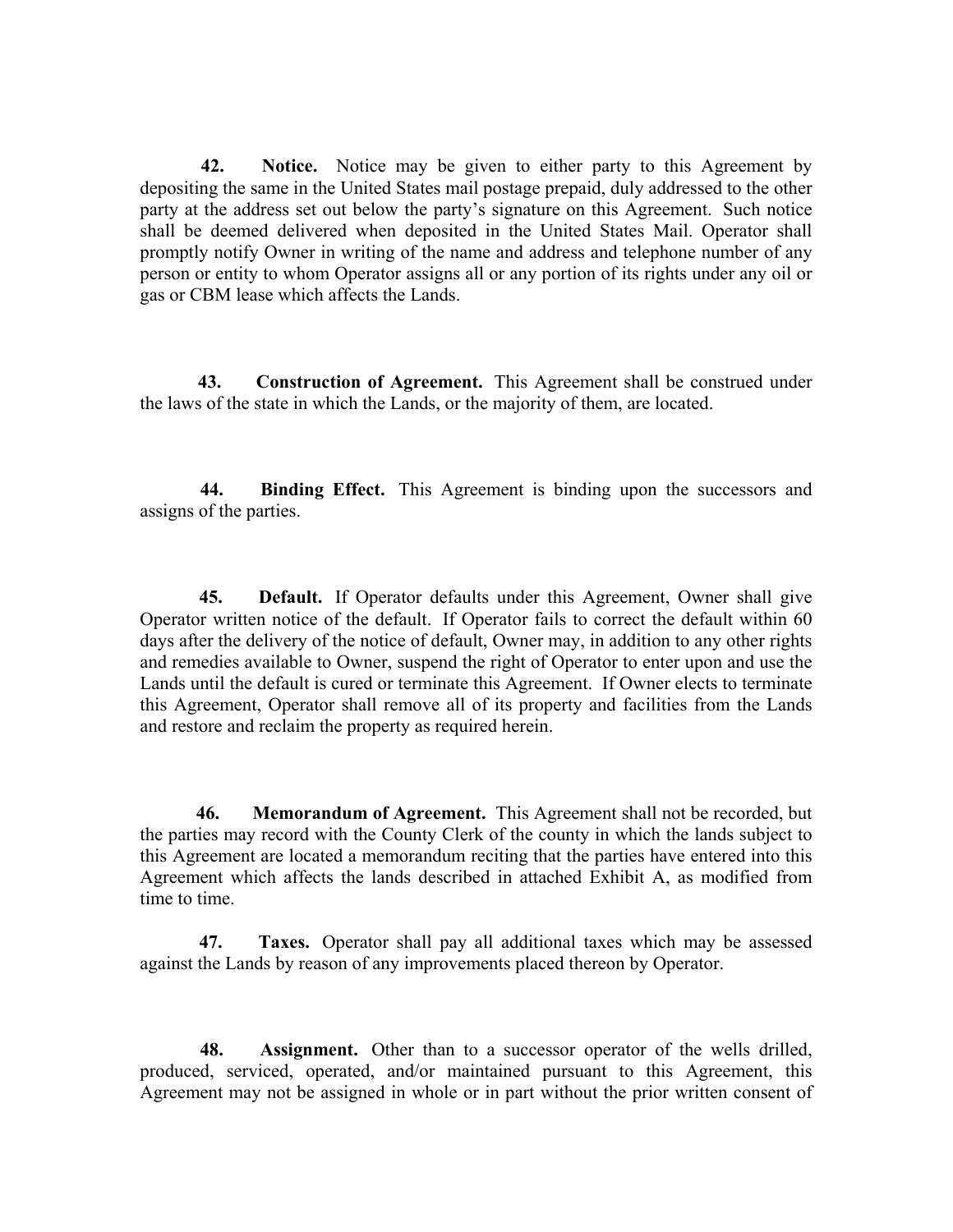Owner. Operator is given the express right to assign Operator's rights under this Agreement to any successor operator for the wells and operations engaged in hereunder, provided, however, that any such assignment by Operator shall not relieve Operator of its obligations hereunder and upon any such assignment Operator and its assignees and successor assignees shall remain jointly and severally responsible in the full, faithful and complete performance of all promises and obligations undertaken herein by Operator.

Dated this \_\_\_\_\_\_ day of \_\_\_\_\_\_\_\_\_\_\_\_\_\_\_\_\_\_, 2001.

\_\_\_\_\_\_\_\_\_\_\_\_\_\_\_\_\_\_\_\_\_\_\_\_\_\_\_\_\_\_\_\_\_\_\_\_\_\_\_\_\_\_\_\_\_\_\_\_

\_\_\_\_\_\_\_\_\_\_\_\_\_\_\_\_\_\_\_\_\_\_\_\_\_\_\_\_\_\_\_\_\_\_\_\_\_\_\_\_\_\_\_\_\_\_\_\_

\_\_\_\_\_\_\_\_\_\_\_\_\_\_\_\_\_\_\_\_\_\_\_\_\_\_\_\_\_\_\_\_\_\_\_\_\_\_\_\_\_\_\_\_\_\_\_\_

# **OWNER:**

Address

 $\frac{1}{2}$ 

\_\_\_\_\_\_\_\_\_\_\_\_\_\_\_\_\_\_\_\_\_\_\_\_\_\_\_\_\_\_\_\_\_\_\_\_\_\_\_\_\_\_

**OPERATOR:**